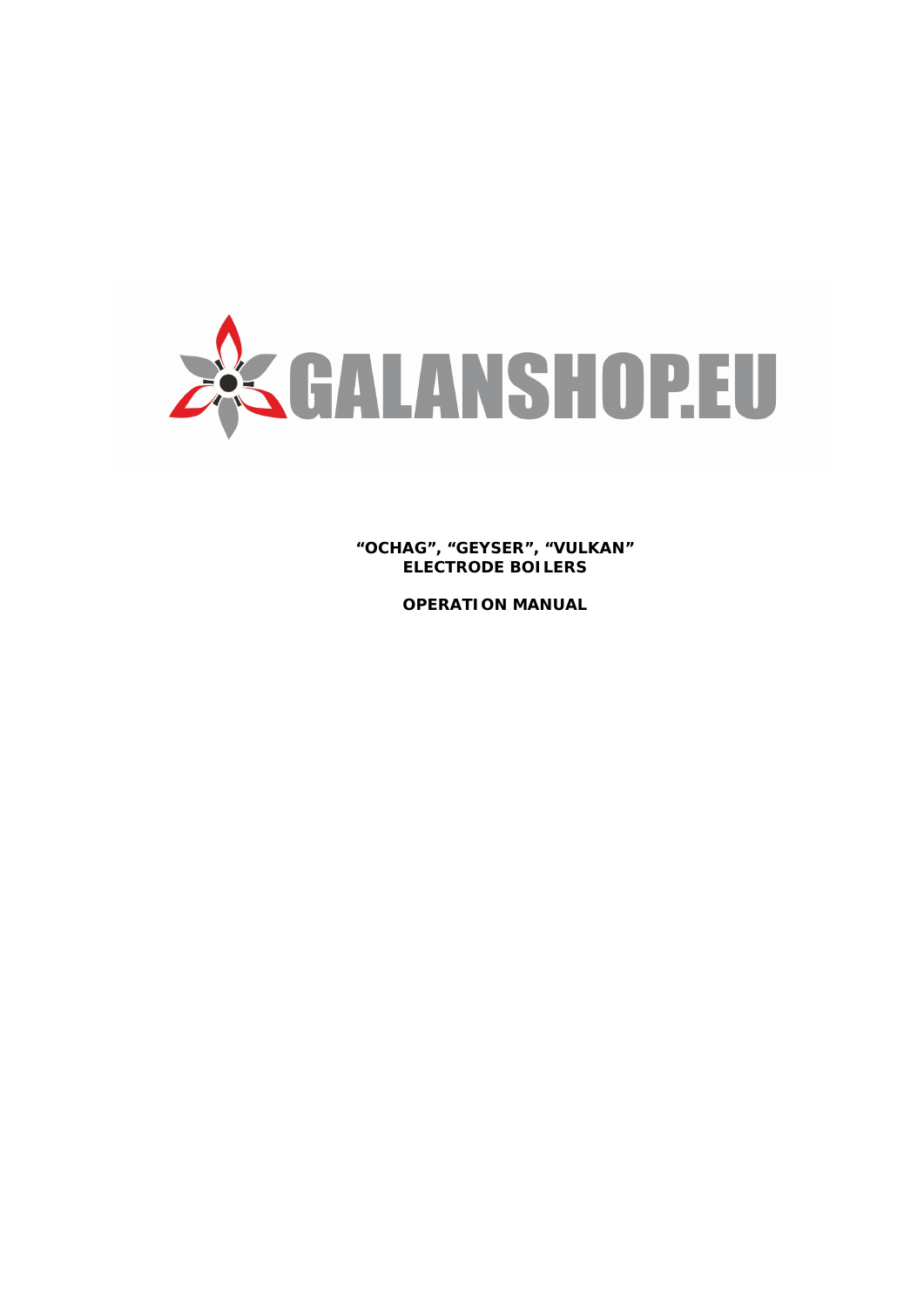# **Contents**

| Technical characteristics of the boilers produced by the "Firma "Galan" Joint-Stock Company |  |
|---------------------------------------------------------------------------------------------|--|
|                                                                                             |  |
|                                                                                             |  |
|                                                                                             |  |
|                                                                                             |  |
|                                                                                             |  |
| Automatic control units of the heating systems produced by the "Firma "Galan" Joint-Stock   |  |
|                                                                                             |  |
|                                                                                             |  |
|                                                                                             |  |
|                                                                                             |  |
|                                                                                             |  |
| Annual tasks providing electrical safety and reliability of the automatics 19               |  |
|                                                                                             |  |
|                                                                                             |  |
|                                                                                             |  |
|                                                                                             |  |
|                                                                                             |  |
|                                                                                             |  |
|                                                                                             |  |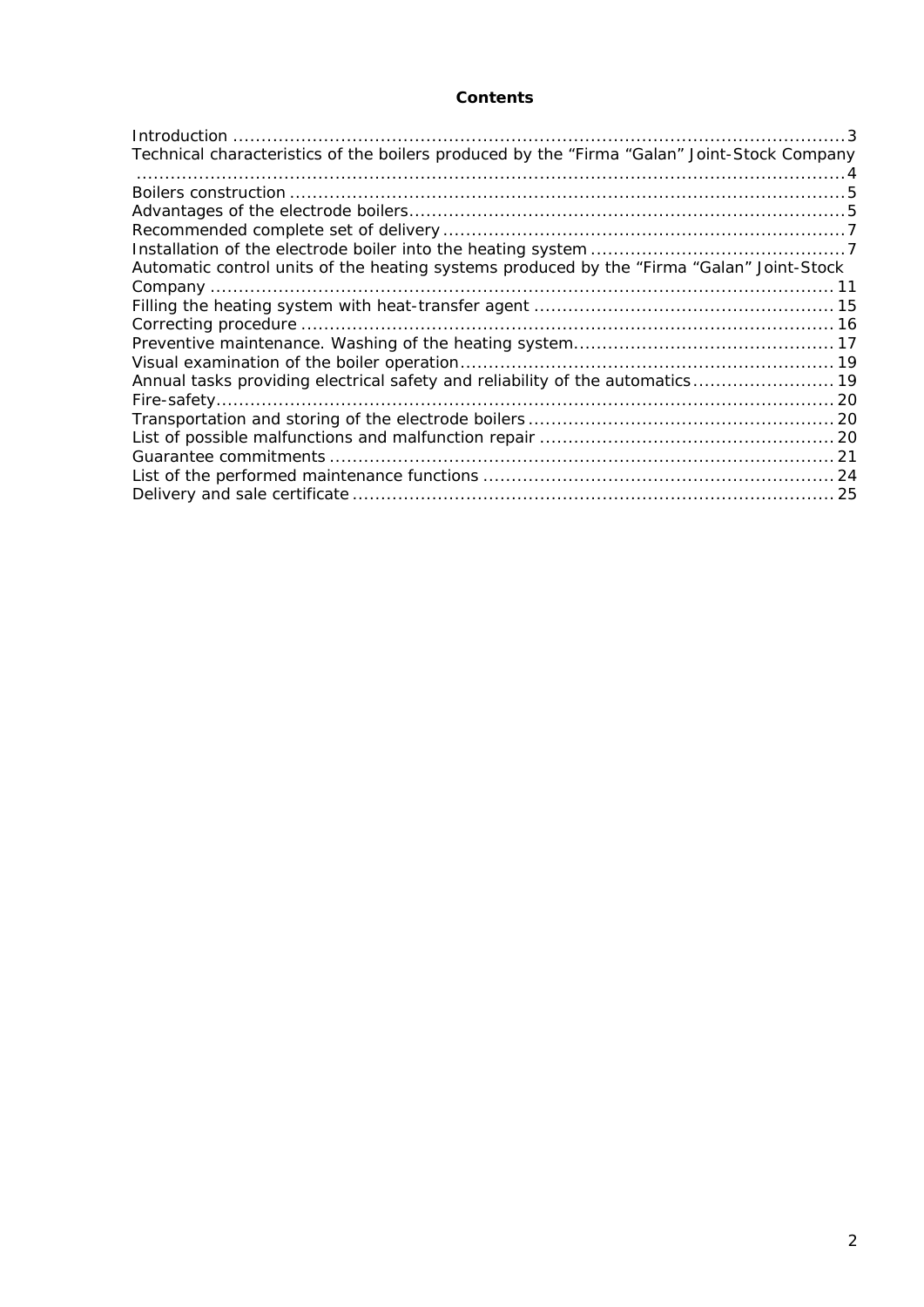The given Operation manual contains basic information relating to the practical use of the electrode boilers for the heating systems. By the aggregative technical and economic indices of effectiveness, including the boiler efficiency, simplicity of installation and repairing, cost of heating of one square meter of the apartment, specific consumption of materials per 1 kW of the boiler capacity, etc. the electrode boilers cannot be compared with any other type of the electric boilers. The areas of application of the electrode boilers continue to extend confidently.

This Operation manual is intended for the electrode boiler installation specialists, experts in the installation of the automatic control systems for the electrode boilers, starting-up and adjustment specialists, experts in maintenance and repairing, and owners of the boilers.

We thank in advance those who will send remarks and proposals to the address of the "Firma "GALAN" Joint-Stock Company.

All rights reserved. None of the parts of the given Operation manual can be reproduced in any form without written permission of the "Firma "GALAN" Joint-Stock Company which is a copyright owner.

#### **Introduction**

<span id="page-2-0"></span>Invention of the electrode boiler is a one of the highest achievements in the area of creation of the multipurpose heating equipment. A long-term experience of successful operation shows that electrode boilers are easy operating, reliable, and safety devices. The boiler efficiency reaches 98%. This is a result of application of one of the best achievements of the domestic defensive industry in peace purposes. Throughout many years the boilers of the "Firma "GALAN" Joint-Stock Company are successfully applied in almost all regions of the Russian Federation, Post-Soviet republics and other foreign countries.

#### **Dear customer!**

To use a complete set of advantages of our boilers and to avoid possible annoying errors in the process of installation of the heating system and boilers and in the course of starting, further operation, and usage of the electric boilers, we convincingly ask you to familiarize yourself attentively with the given Operation manual which contains information relating to the characteristics, construction, operating principle, application, and rules of installation of the electrode boilers. Also this Operation manual contains basic requirements imposed on the safety measures, installation, operation, and repairing of the heating system, registration and maintaining of the working documentation, etc.

The boilers are intended for heating of apartment houses, including country houses, cottages, multistory apartment houses, garages, baths, premises and buildings of the domestic, household, trading, public, industrial, and agricultural purpose, and also other constructions in absence or inefficiency of the centralized heating.

The "Ochag", "Geyser", and "Vulkan" instantaneous electrode heating boilers produced by the "Firma "Galan" Joint-Stock Company (hereinafter referred to as "boilers") are used only in the looped heating systems working without extraction of hot water for household, industrial or any other purposes. These heating systems work on the basis of the compulsory circulation of the heat-transfer agent (by means of the circulation pump). According to the recommended most economic mode the temperature on an inlet of the boiler should lie in the range  $+35 \div +45$ ° C, and the temperature on an outlet of the boiler should fall in the range  $+65 \div +75^{\circ}$  C.

These boilers are made only in Russia.

The specified temperature in the heated premises is supported by the automatics (by means of the temperature regulator).

The boilers have a long operating mode.

For normal operation of the boiler the following conditions are necessary:

• Operation air temperature of the premises in which the boiler is installed should lie in the range between +10 to +35 $^{\circ}$  C; ultimate air temperature of the premises in which the boiler is installed should fall in the range between +10 to +40° C (under condition of absence of other requirements);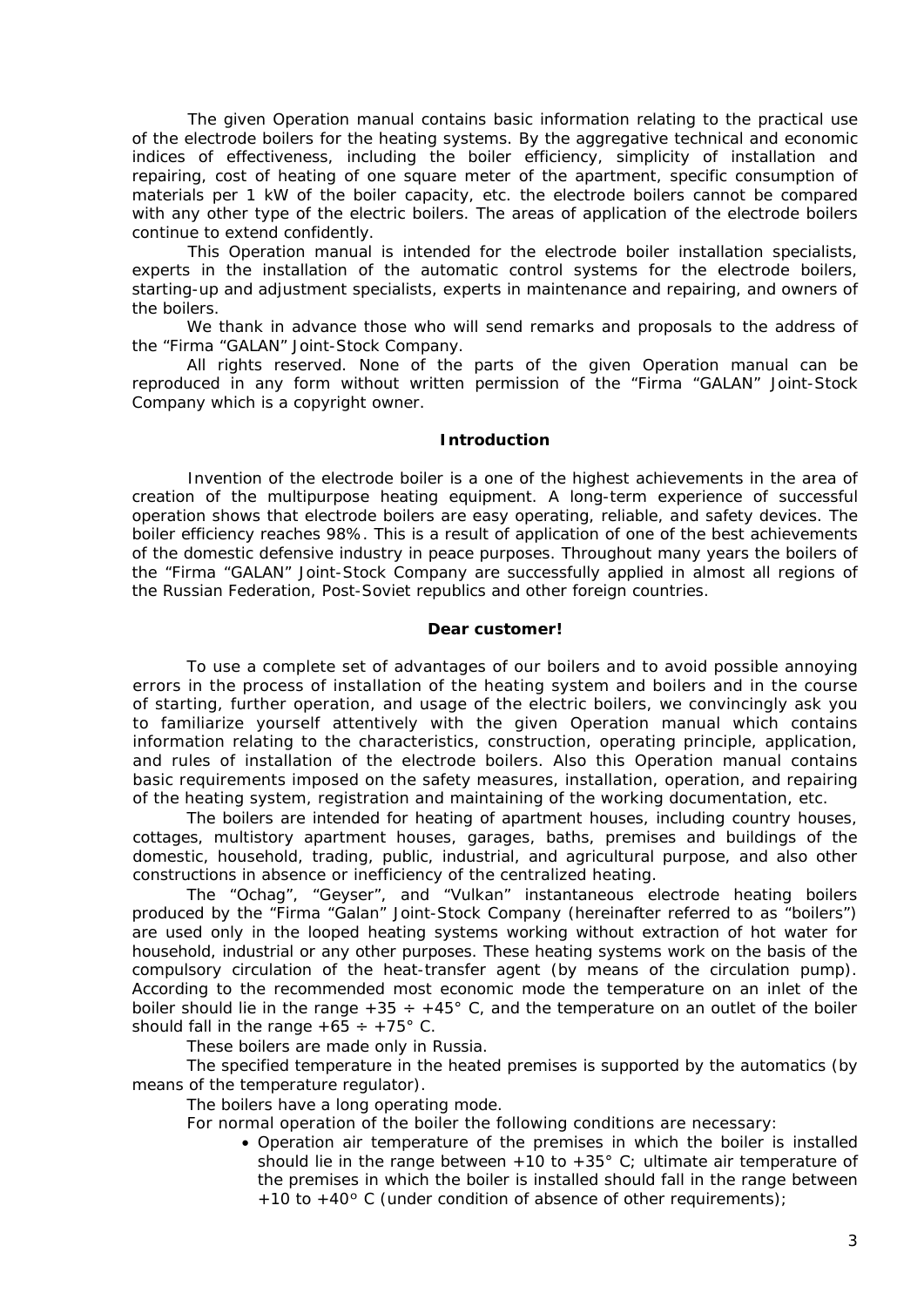- Relative humidity of an air at the temperature of  $+20^{\circ}$  C should be no more than 75%;
- Non-explosive environment; the environment should not contain aggressive gases and steams destroying metal and isolation; the environment should not contain an industrial dust in quantities adversely affecting the boiler operation.

There are no combustible materials in the construction of the boilers, therefore our boilers are fireproof.

Boilers meet the requirements of the Technical Specifications (TS) No. 3468-001- 17289826-02.

Order designations: "Galan – XXX-№" electrode boiler ("XXX" is a name of the boiler).

Annotation: "№" is a power of the boiler in accordance with the Table 1. Example: "Galan – Ochag-6" electrode boiler.

**All of the "Ochag", "Geyser", and "Vulkan" electrode boilers described in the Table 1 are certified.**

**Number of the certificate of conformity: РОСС RU.ME71.H00072 dated 29.03.05. The Certification authority: The Electrical Products Certification Authority of the Independent Noncommercial Organization on Certification of the Electrical Products, 109052, Moscow, ul. Nizhegorodskaya, 29. Voluntary certification.** 

# <span id="page-3-0"></span>**Technical characteristics of the boilers produced by the "Firma "Galan" Joint-Stock Company**

|                |                                                                                                         | Name of the boiler |                |                |           |                |                |           |
|----------------|---------------------------------------------------------------------------------------------------------|--------------------|----------------|----------------|-----------|----------------|----------------|-----------|
|                | Boiler characteristics                                                                                  | Ochag-2            | Ochag-3        | Ochag-5        | Ochag-6   | Geyser-9       | Geyser-15      | Vulkan-25 |
| 1 <sub>1</sub> | Size of the heated<br>space (cubic meters)                                                              | 80                 | 120            | 175            | 200       | 340            | 550            | 850       |
| 2.             | Nominal power<br>consumption (kW)                                                                       | $\overline{2}$     | $\mathbf{3}$   | 5              | 6         | 9              | 15             | 25        |
| 3.             | Nominal voltage (V)                                                                                     | 220                | 220            | 220            | 220       | 380            | 380            | 380       |
| 4.             | Approximate energy<br>consumption (kW/h)<br>(with normal<br>thermal protection<br>of premises)          | 0, 5               | 0,75           | 1,25           | 1,5       | 2,5            | $\overline{4}$ | 6, 6      |
| 5.             | Max. current<br>strength of the<br>boiler on each phase<br>(A) (current<br>frequency $-50$ Hz)          | 9,1                | 13,7           | 22,7           | 27,3      | 13,7           | 22,7           | 37,5      |
| 6.             | Nominal current<br>strength of the<br>automatics (A),<br>electromechanical<br>model                     | 10                 | 16             | 25             | 32        | 3x16           | 3x25           | 3x40      |
| 7 <sup>1</sup> | Cross<br>section of<br>220 V<br>current-<br>carrying                                                    | $\overline{4}$     | $\overline{4}$ | $\overline{4}$ | 6         |                |                |           |
|                | copper<br>connection<br>380 V<br>cable core<br>$(sq.$ mm $)$                                            |                    |                |                |           | $\overline{4}$ | $\overline{4}$ | 6         |
|                | 8. Max. (operating)<br>temperature of the<br>heat-transfer agent<br>on the outlet of the<br>boiler (°C) |                    |                |                | 90        |                |                |           |
| 9.             | Recommended<br>volume of the heat-<br>transfer agent in the<br>heating system                           | $20 - 40$          | 25-50          | $30 - 60$      | $35 - 70$ | 50-100         | 100-200        | 150-300   |

#### **Table 1**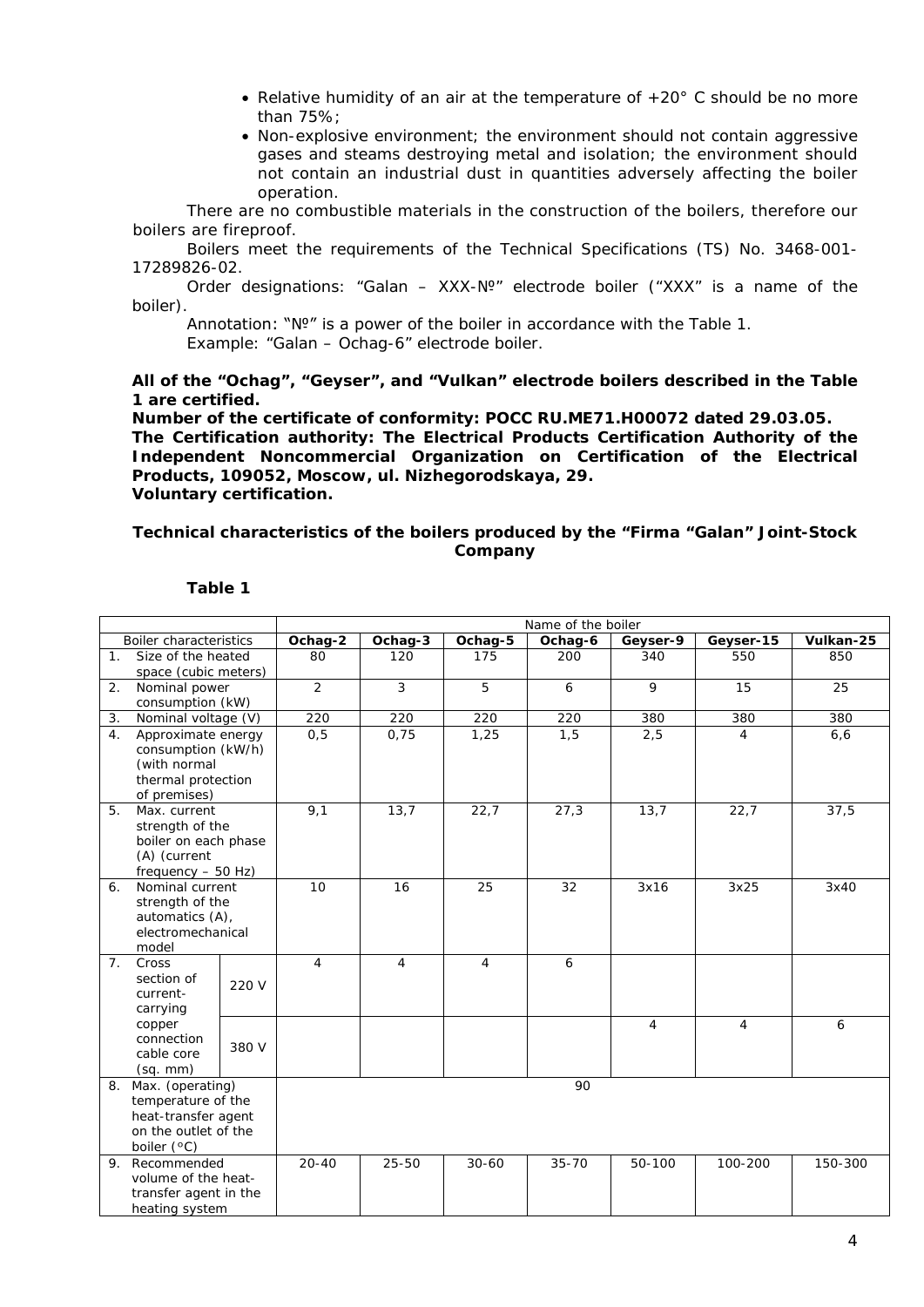|                                                                                                                                                                                                                                                                                                                                   |         |         |         | Name of the boiler |          |           |           |
|-----------------------------------------------------------------------------------------------------------------------------------------------------------------------------------------------------------------------------------------------------------------------------------------------------------------------------------|---------|---------|---------|--------------------|----------|-----------|-----------|
| Boiler characteristics                                                                                                                                                                                                                                                                                                            | Ochag-2 | Ochag-3 | Ochag-5 | Ochag-6            | Geyser-9 | Geyser-15 | Vulkan-25 |
| (liters)                                                                                                                                                                                                                                                                                                                          |         |         |         |                    |          |           |           |
| 10. Nominal diameter of<br>couplings for<br>connecting to the<br>heating system (mm)                                                                                                                                                                                                                                              | 25      | 25      | 25      | 25                 | 32       | 32        | 32        |
| 11. Class of protection<br>against electric shock<br>hazard                                                                                                                                                                                                                                                                       | 1       |         |         |                    |          |           |           |
| 12. Construction by<br>moisture proofing<br>degree                                                                                                                                                                                                                                                                                |         |         |         | IP X3 splash-proof |          |           |           |
| 13. Length (mm)                                                                                                                                                                                                                                                                                                                   | 250     | 275     | 320     | 335                | 360      | 410       | 460       |
| 14. Weight (kg)<br>$\mathbf{A} \mathbf{E} = \mathbf{B} \mathbf{I}$ and $\mathbf{A}$ and $\mathbf{A}$ and $\mathbf{A}$ and $\mathbf{A}$ and $\mathbf{A}$ and $\mathbf{A}$ and $\mathbf{A}$ and $\mathbf{A}$ and $\mathbf{A}$ and $\mathbf{A}$ and $\mathbf{A}$ and $\mathbf{A}$ and $\mathbf{A}$ and $\mathbf{A}$ and $\mathbf{A}$ | 0,85    | 0,9     | 1,05    | 1,1                | 5,0      | 5,3       | 5,7       |

15. It is recommended to use the following types of liquids as heat-transfer agents for all of the "Ochag", "Geyser", "Vulkan" electrode boilers of the "Firma "Galan" Joint-Stock Company which are listed in this table:

• "Galan-Potok" low-freezing liquid with special rust prevention components and additives against formation of scale and scum (freezing temperature: -40º C, life expectancy: no less than 5 years, warranty period: 1 year) (hereinafter referred to as "low-freezing liquid");

• Potable water (defined by the Sanitary Regulations and Rules No. 2.1.4.559-96), distilled water, snow melt water, rain water (filtered water) the specific electric resistance (hereinafter referred to as "resistance") of which is no less than 1300 Ohm/cm at a temperature of +15° C.

#### **ATTENTION!**

It is strictly forbidden to use low-freezing liquids (antifreezes) such as "TOSOL", "Arktika", "Tvoy Dom", etc. as heattransfer agents since they are not intended for a use by the electrode boilers.

The "Firma "Galan" Joint-Stock Company regularly performs technological improvements of electric boilers, therefore their technical characteristics can slightly differ from characteristics resulted in the table above.

# **Boilers construction**

<span id="page-4-0"></span>Depending on the boiler power the electrode boilers produced by the "Firma "Galan" Joint-Stock Company fall into the following categories:

- Single-phase electrode boilers ("Ochag-2", "Ochag-3", "Ochag-5", and "Ochag-6" electrode boilers);
- Three-phase electrode boilers ("Geyser-9", "Geyser-15", "Vulkan-25", "Vulkan-36" and "Vulkan-50" electrode boilers).

Single-phase electrode boilers consist of the following components:

- Metal case with inlet and outlet connections (a case functions as the second electrode and ionization chamber);
- Rod electrode with current lead and hermetic electric bushing insulator;
- Two terminal groups with protective housings (phase terminal is located at the bottom of the single-phase electrode boiler; neutral wire terminal and ground wire terminal are on the side of the single-phase electrode boiler).

Three-phase electrode boilers consist of the following components:

- Metal case with inlet and outlet connections (a case functions as ionization chamber);
- Base on which three electrodes with current leads and hermetic electric bushing insulators are installed;
- Terminal group with protective housing.

The operating principle is the same for all electrode boilers. It is discussed below.

# **Advantages of the electrode boilers**

<span id="page-4-1"></span>The electrode boilers of the "Firma "Galan" Joint-Stock Company are 2-3 times cheaper than the boilers of the same power produced by other manufacturers and have the following significant advantages:

• Significant energy conservation is achieved by high electrode boilers efficiency which reaches 98%. By this indicator electrode boilers surpass the existing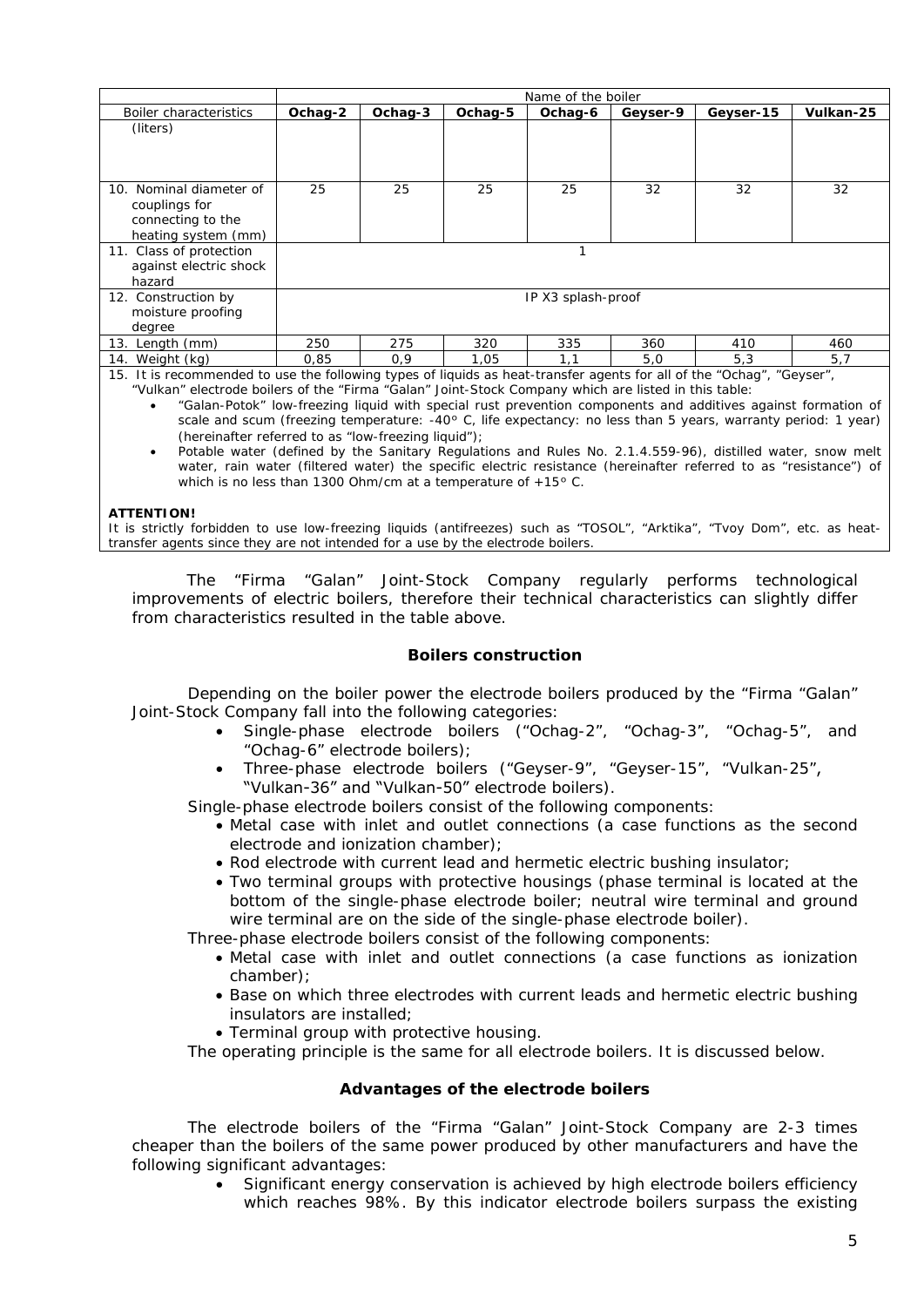heating boilers of other types. This advance has come about through the direct transformation of electric energy to thermal energy in the heat-transfer agent during the passage of electric current through the heat-transfer agent. Under these conditions the ionization of the heat-transfer agent takes place. The temperature and electrical conductance of the heat-transfer agent grow. The strength of electric current passing from one electrode to another grows too. The electrode boiler is brought to nominal power quickly.

- The pressure of the heat-transfer agent on the boiler outlet comprises up to 1 atm. without usage of the circulation pump. This advance has come about through the using of ionization chamber of small size which provides a sharp heating of the heat-transfer agent and through the using of a standpipe which is installed at a height of no less than 2 m. above the boiler. The "dy" value of the standpipe depends on the power of the boiler. For example, for the boiler the power of which is equal to 25 kW, the "dy" value of the standpipe should be no less than 40 mm. A possibility of working without circulation pump depends on the floor on which the heated space is located and on the configuration of the heating system. Therefore our electrode boiler is at once a heating device and a circulation pump. This results in considerable savings of customer expenses.
- The saving of power consumption ranges from 40% to 60%. This advance has come about through the using of automatics which includes the "Navigator", "Istopnik 103" electronic temperature regulators, "Istopnik 203" electronic programmable temperature regulator, "Galan GSM" cellular monitoring system of the heating equipment, and electromechanical model of the automatics. Also this advance has come about through the high performance of the electrode boilers.
- Simplicity of installation, compact size, and light weight. For example, the weight of the boiler the power of which is equal to 6 kW comprises 1,1 kg, and the weight of the boiler the power of which is equal to 25 kW comprises 5,7 kg.
- It is possible to build our electrode boilers in earlier installed heating systems (also as secondary reserve boilers by using parallel connection) under the condition of obligatory performance of our recommendations (Fig. 3). The power of the reserve boiler should correspond to the size of the heated space, quality of the thermal protection, and volume of the heat-transfer agent in the heating system (Table 1). In case of installing of the reserve boiler in running heating system it is necessary to perform the following tasks:
	- o To wash the heating system carefully by means of the "Galan-Protektor" rust inhibitor;
	- o To filter the heat-transfer agent;
	- o To take measures for preventing ingress of contamination from the heating system to the boiler and to install the filters.

It is necessary to replace some meters of the ingoing (into the boiler) and outgoing (out of the boiler) plastic pipes with not zinc-coated ("black") pipes.

• It is possible to increase the power of the heating system repeatedly by using parallel connection of number of the electric boilers. For example, the connection of 8 boilers the power of which is equal to 25 kW increases the total power of the heating system to 200 kW (Fig. 2).

# **It is forbidden to use electrode boilers:**

- For the "direct" water heating (the heating system is filled directly with water which is taken from basin, well, water-well hole, water-supply line or river). Our boilers are used only in the looped heating systems working without extraction of hot water. The characteristics of water which is used as a heattransfer agent should meet the requirements specified in the boiler's Operation manual. Non-observance of these requirements results in the boiler breakage.
- For "warm floors" construction. The temperatures required for the "warm floors" construction are considerably lower than the optimal operating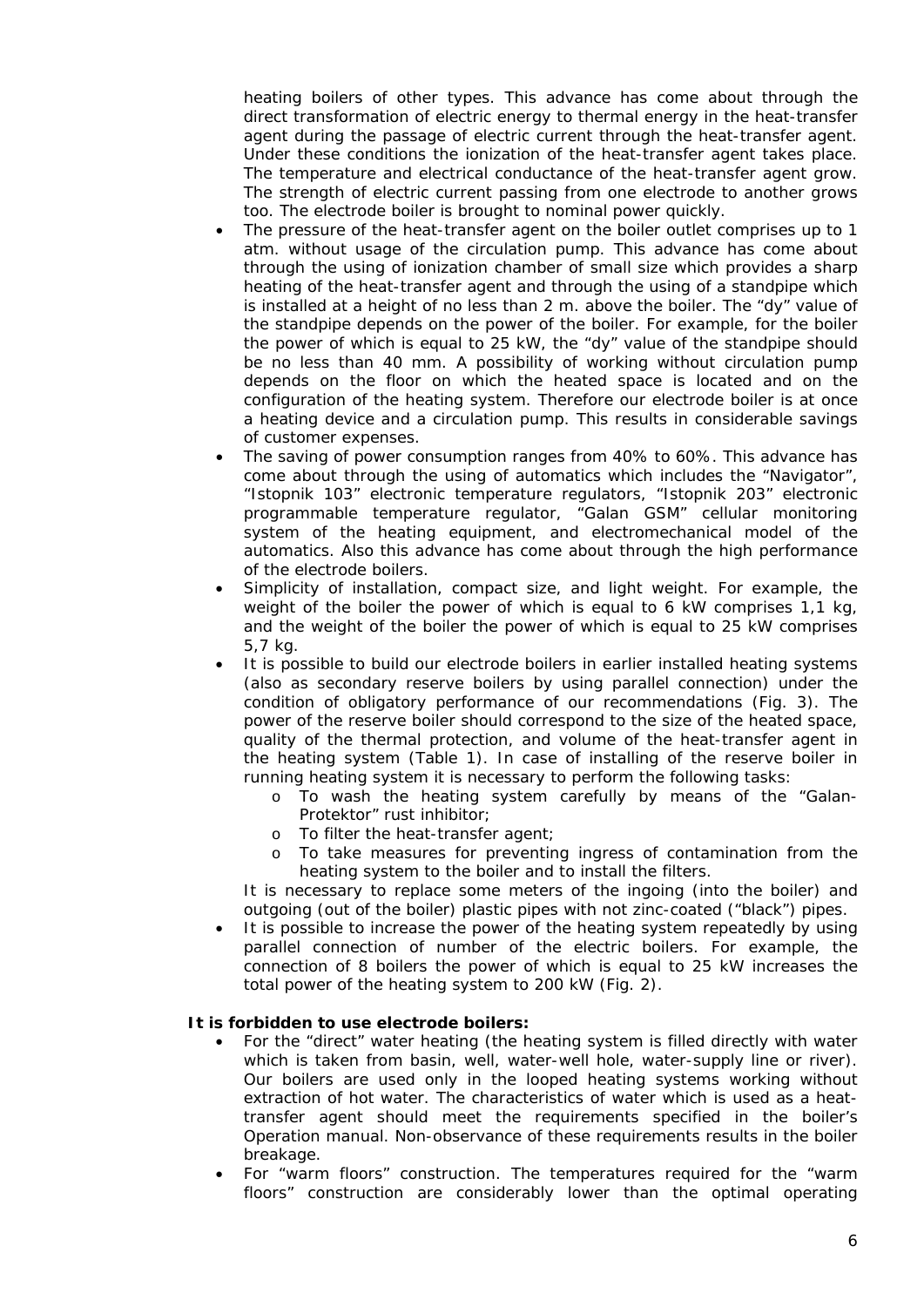temperatures of the electrode boilers. For this reason a boiler is not brought to nominal power. We recommend you to use highly reliable modern tubular electric heating boilers produced by the "Firma "Galan" Joint-Stock Company for "warm floors" construction.

**It is not recommended** to use electrode boilers in the heating systems in which large heating radiators (radiators which use pipes of big diameter, cast-iron radiators, etc.) are installed. In this case we also recommend you to use tubular electric heating boilers produced by the "Firma "Galan" Joint-Stock Company.

If you need to use electrode boiler by force of circumstances, it is necessary to provide the conformity of volume of the heat-transfer agent filled in the heating system to the boiler power (Table 1). Besides, in case of using cast-iron radiators it is necessary to install a strainer or mud settler in the return pipe to prevent the situation in which the remaining volume of the core sand with the heat-transfer agent is brought into the boiler from the cast-iron radiators resulting in the boiler breakage. With that end in view it is necessary to wash cast-iron radiators carefully before installing them into the heating system.

#### **Recommended complete set of delivery**

- <span id="page-6-0"></span>Boiler as an assembly - 1 item.
- The electrode boiler operation manual and reference guide 1 item.
- Automatics $* 1$  complement.
- Automatics operation manual\*\*  $-1$  item.
- Package 1 item.

#### **Note:**

\* - One of the models of the automatic control units produced by the "Firma "Galan" Joint-Stock Company is chosen.

The warranty is not applied to the boiler which is purchased without this automatic control system.

The electrode boiler cost does not include a cost of the automatic control unit.

\*\* - With the exception of the operation manual for electromechanical model of the automatics which is a part of this Operation manual.

The contents of this offered model of the automatics can be altered.

#### **Installation of the electrode boiler into the heating system**

<span id="page-6-1"></span>The heating systems designing, boilers and automatics installation tasks, power network and grounding connection tasks, putting into operation and repairing tasks, equipment examination and testing tasks should be performed by the organization (firm) having the corresponding license for performing these tasks.

On performing the tasks listed above the provisions of the following documents should be observed:

- "Inter-branch rules for electric installations".
- "User rules for operating electrical equipment".<br>• "Safety rules for operating electrical equipment
- "Safety rules for operating electrical equipment".
- "User and safety rules for operating electric boilers and boiler-houses".
- The given Operation manual.

Also it is necessary to observe the provisions of the corresponding Construction Regulations and Rules and the Fire prevention rules of the Russian Federation.

It is necessary to employ the electricians or control equipment and automatics specialists of the corresponding qualification for connecting the boiler, installing the automatic control systems for the heating equipment, and performing the servicing and repairing tasks. These specialists should be certified by the electrical safety rank which is no less than a rank of 3 and should be allowed to work with electrical installations operating at the voltage up to 1000 V. To perform the installation, operation, and repairing of the heating systems it is necessary to employ the heating engineers. The specialists listed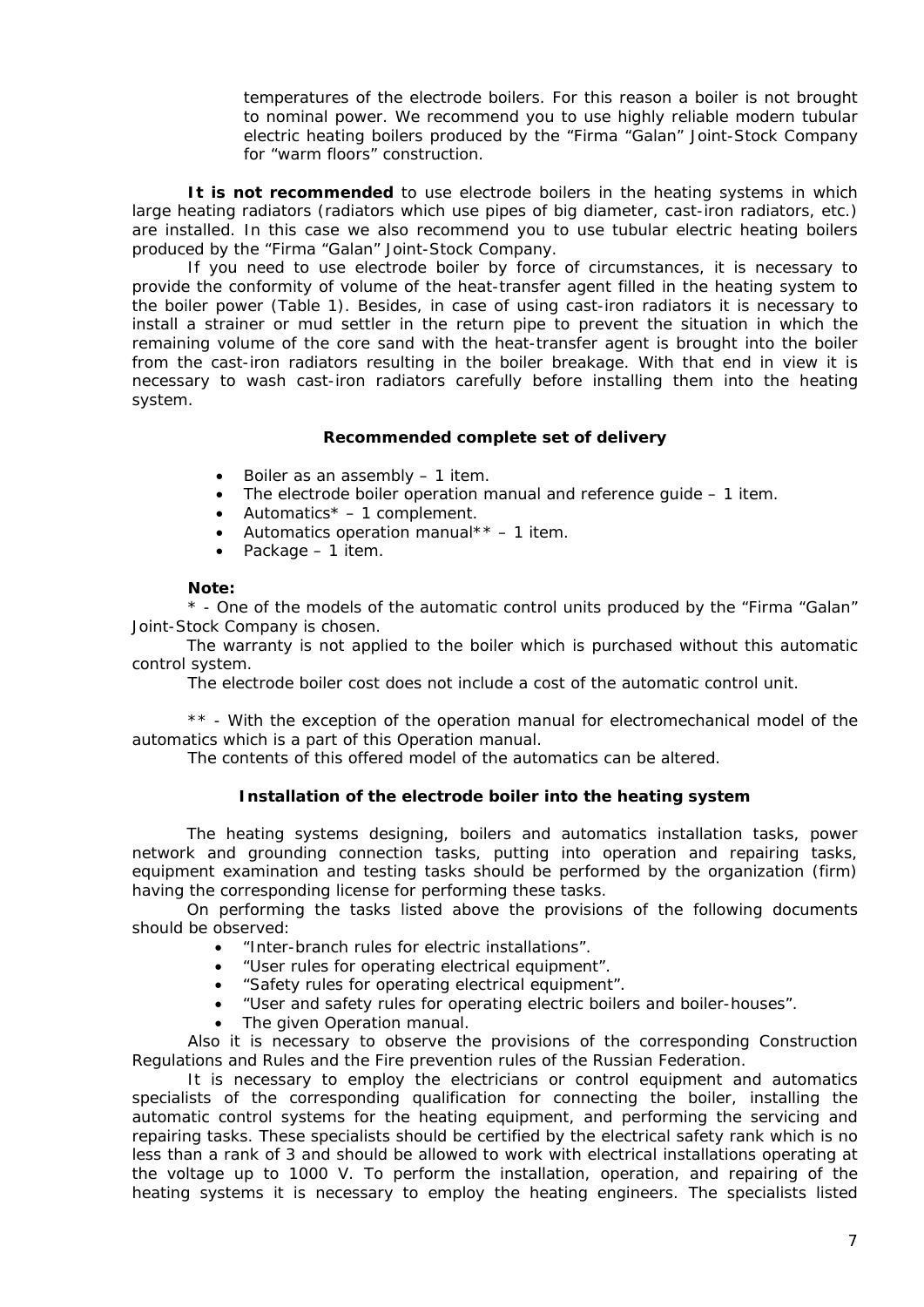above should be acquainted with the "User and safety rules for operating electric boilers and boiler-houses" and the given Operation manual. In the process of working with rust inhibitor, low-freezing liquid, washing and clearing agents it is necessary to follow the safety rules for using these substances. On completion of the tasks listed above the organization (firm) which has performed these tasks should make an entry in the List (Appendix No. 2) which is assured by the person responsible for performing these tasks and by the seal of this organization.

Visual examination of the boiler operation can be made by the instructed persons no younger than 18 years old. These specialists should be acquainted with the given Operation manual, the boiler construction, and safety rules for visual examination of the boiler operation.

#### **Connecting the boilers to the power networks of the supply authority**

In case of the lack of the allocated power the boiler connecting is performed in accordance with the established procedure.

It is necessary to note that this procedure of connecting the electric boilers to power networks is applied to the electric boilers of other types and is not the distinctive feature of the electrode boilers.

#### **Grounding**

By the time of boiler installation the heating system should have the completely accomplished and tested grounding. The value of resistance of the boiler grounding and the value of resistance of the heating system grounding should be no more than 4 Ohm. The copper wire with the cross section of 4-6 sq. mm is used as the conductor for the grounding (Table 1).

The arrangement of the protective grounding should meet the requirements of the "Inter-branch rules for electric installations" and the "User and safety rules for operating electric boilers and boiler-houses".

All of the open current-conducting parts of the boiler and heating system including metal pipelines for the cold (return pipe) and hot heat-transfer agent should be grounded.

The place of entering of the conductors into the building or construction should be marked by the identification sign.

#### **Grounding electrodes**

The construction of the grounding electrodes should meet the requirements of the "Inter-branch rules for electric installations".

The construction and arrangement of the grounding electrode should provide the required value of resistance of the boiler grounding and the value of resistance of the heating system grounding which is no more than 4 Ohm.

The periodical review period of grounding electrode state comprises 12 years.

The rusting wear should not exceed 50%.

It is forbidden to paint the grounding electrode and to safeguard the grounding electrode against rust by means of the removable or permanent dielectric coating (for example, rubber or plastic cover).

Before the installation procedure it is necessary to examine the boiler and to check the completeness of the equipment.

The boiler is installed only vertically into the heating system.

A terminal group (current leads of the boiler) protected from the external influence or casual touching by the protective housing should be located at the bottom of the boiler. A phase terminal of the "Ochag" (220 V) electrode boilers should be located at the bottom of the boiler. It is necessary to use couplings for connecting the boiler connections to the pipelines of the heating system. A nominal diameter of these couplings should meet the project documentation requirements of your heating system and should be no less than the nominal diameter of the boiler connections.

In the course of the heating system designing it is necessary to install the boiler as low as possible in relation to the radiators. This increases a pressure on the boiler outlet. It is desirable to allow vertical clearance for easy removing the electrode group from the boiler and for visual examination and cleaning of the internal surfaces of the boiler.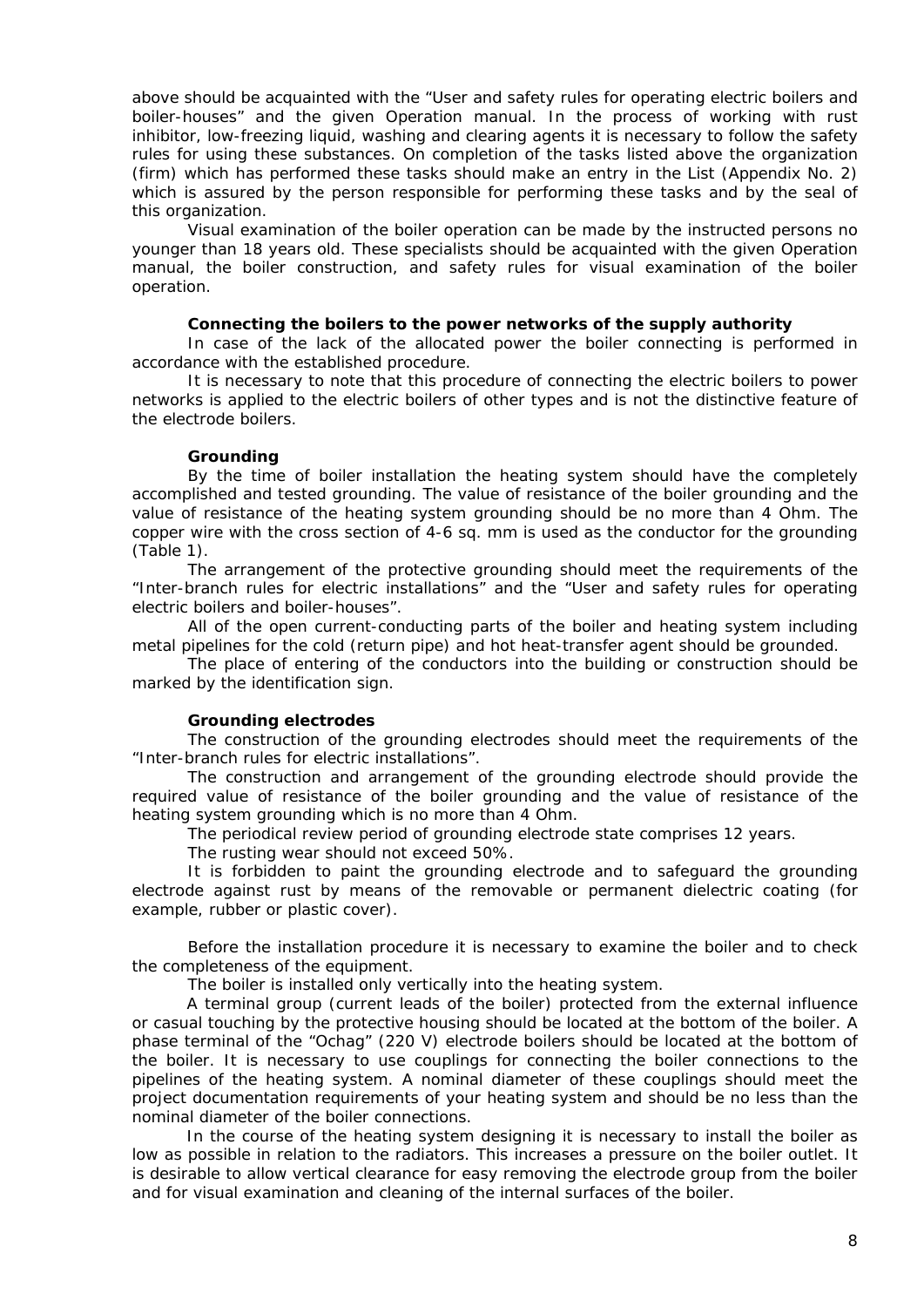The diameter of vertical standpipe above the boiler and the diameters of all of the pipelines of the heating system should meet the project documentation requirements of your heating system. The height of vertical standpipe above the boiler should be no less than 2 m. It is a reason for abandoning a use of the circulation pump.

Irrespective of the way of connecting the boiler to the heating system, the boiler should be fastened to a wall in the process of the assembly.

Some of the key diagrams of the heating systems arrangement are depicted in Figures 1, 2, 3. For the easy maintenance of the heating system it is necessary to locate the shutoff valves on the pipeline right after the surge tank and before the inlet connection of the boiler (see Figures 1, 2, 3).

**It is strictly forbidden to install valves and other regulating or locking mechanisms on the pipeline between the boiler outlet connection and the surge tank.** 

#### **Electrical installation of the boilers and automatics**

Three-phase electrode boilers are connected to the four-wire three-phase power network the voltage of which is equal to 380 V. Industrial frequency of the current is equal to 50 Hz. N is a neutral conductor, and PE is a protective conductor of grounding. N and PE conductors are decoupled.

Single-phase electrode boilers are connected to the single-phase power network the voltage of which is equal to 220 V. N is a neutral conductor, and PE is a protective conductor of grounding. N and PE conductors are decoupled.

Connect the electrode boiler to the power network in accordance with the project documentation of your heating system and the chosen model of the automatics produced by the "Firma "Galan" Joint-Stock Company.

The observing of the "Phase-Null-Ground" is obligatory!

Cross section of all wires should be similar and no less than a value specified in the Table 1 (electromechanical model of the automatics) of the given Operation manual or no less than a value specified in the operation manual of the chosen electronic model of the automatic control unit of the heating system.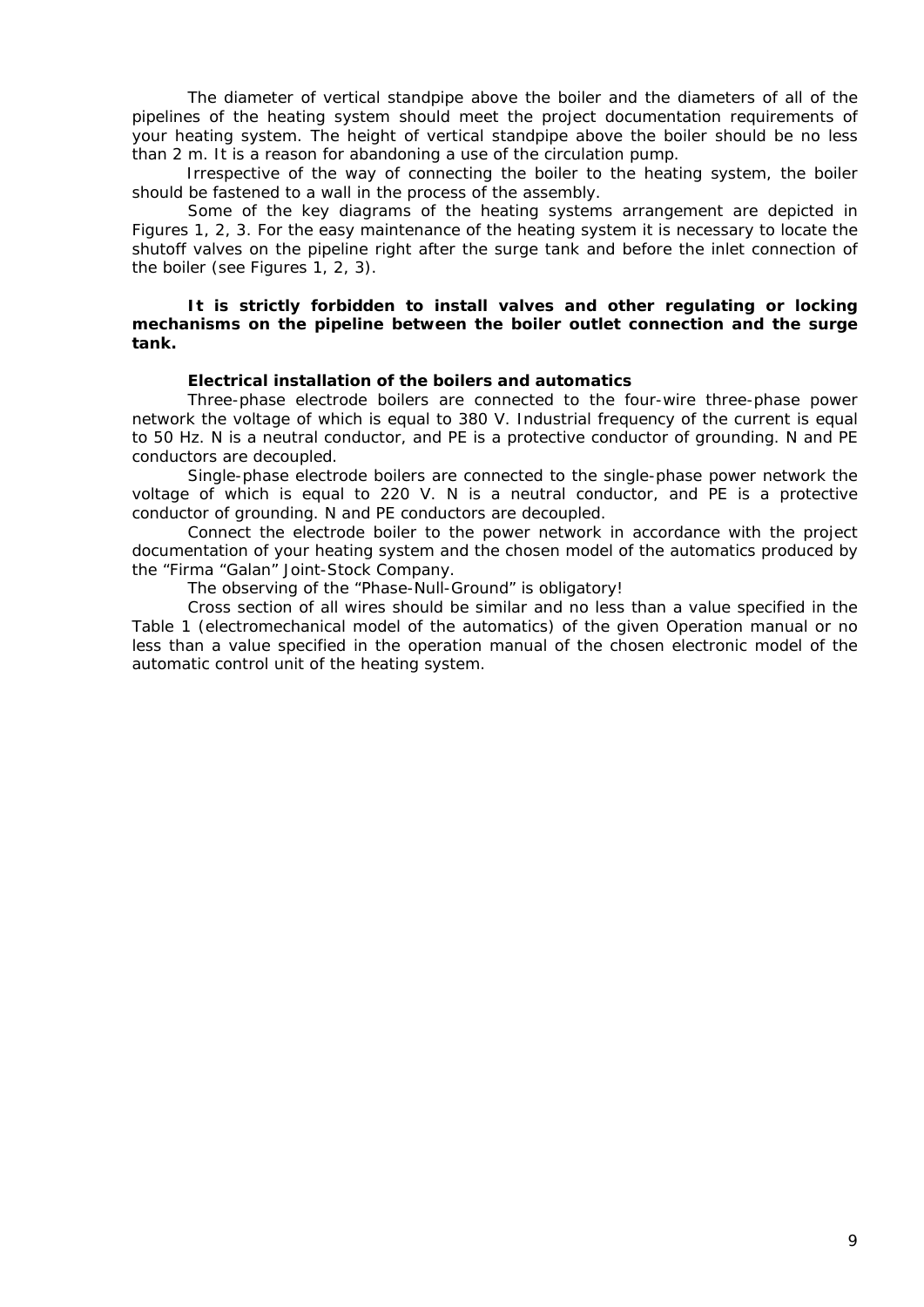



| Fig. 1 Heating system with top pouring | <b>Fig. 2</b> Parallel connection.        |
|----------------------------------------|-------------------------------------------|
|                                        | Electromechanical model of the automatics |



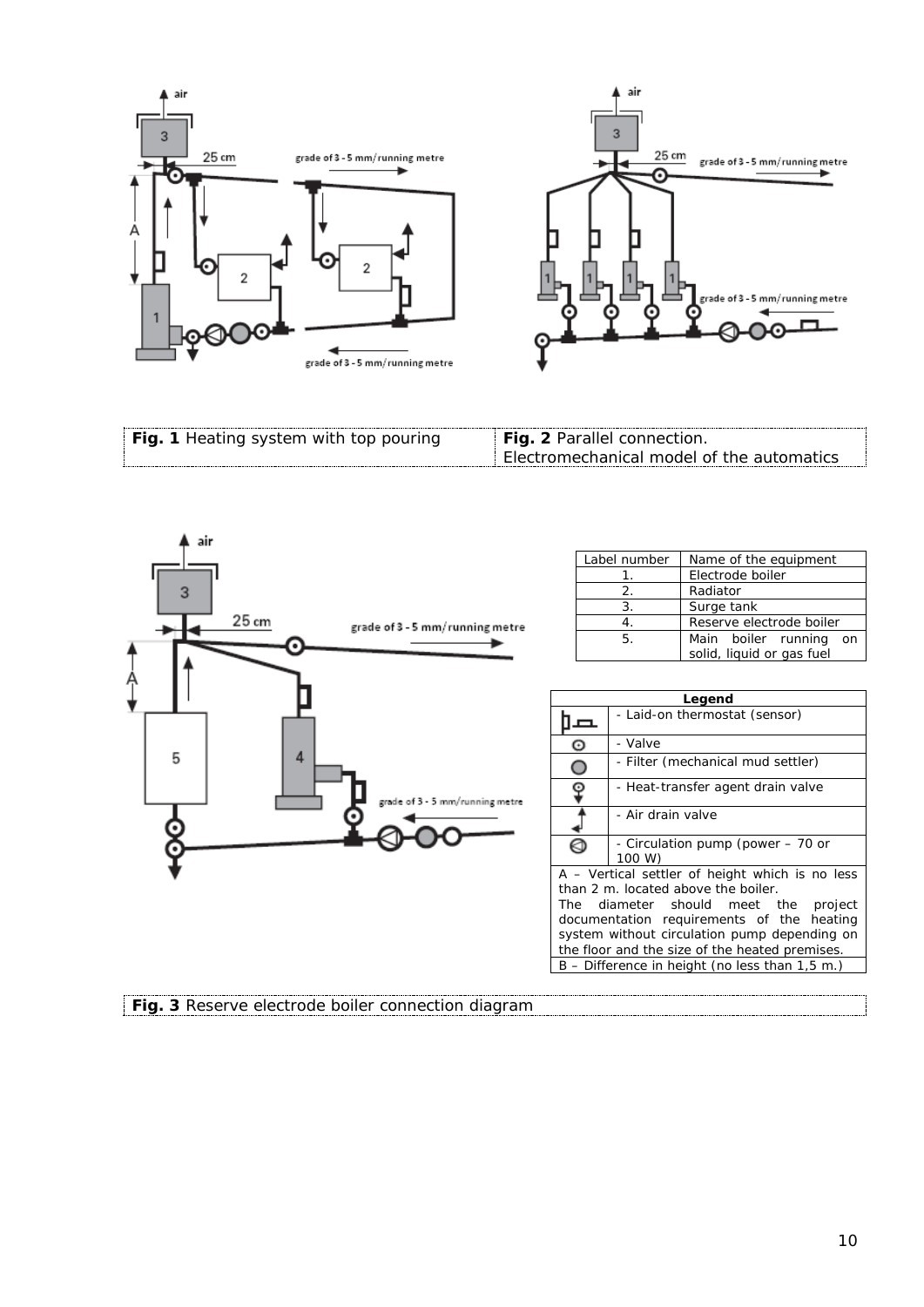It is necessary to use the connection diagrams specified in the Operation manual to connect the "Galan-GSM" cellular monitoring system of the heating equipment, "Navigator", "Istopnik-103" and "Istopnik-203" electronic temperature regulators. Follow exactly the instructions of operation, installation, and safety control.

The "Inlet" temperature sensor is installed on the pipeline (return pipe). The "Outlet" temperature sensor is installed on the pipeline coming from the boiler (vertical standpipe) at 30 cm. from the boiler outlet (boiler connection).

The recommended optimal operating temperatures of the heat-transfer agent on the inlet and outlet of the boiler are specified in the "Introduction" section of the given Operation manual. The observation of these temperature modes assures the greatest effect of using the electrode boiler.

The range of thermoregulation of the "Navigator" temperature regulator on an outlet of the boiler stretches from +10 to +90 $^{\circ}$  C ("Outlet" indicator). The range of thermoregulation of the "Navigator" temperature regulator on an inlet of the boiler stretches from  $+10$  to  $+60^\circ$  C ("Inlet" indicator).

When employing the "Istopnik-103", "Istopnik-203", and "Galan-GSM" temperature regulators the temperature is measured directly in the heated premises. The usage of these devices increases the effectiveness of the heating system and makes the heated premises more comfortable.

Use a copper wire with a value of cross section lying in the range between 0,5 to 2,5 sq. mm for installation of the automatic control unit of the heating system. A wire make-up should be specified in the project documentation of your heating system and in the automatic control unit operation manual. In case of applying copper stranded wire use a thimble but do not tin an end of the wire because it may bring into existence a bad contact.

# <span id="page-10-0"></span>**Automatic control units of the heating systems produced by the "Firma "Galan" Joint-Stock Company**

In the course of starting-up and adjustment tasks and on the basis of the specific situation the following temperatures are set on the "Navigator" temperature regulator:

- Temperature on the outlet of the boiler (a value belonging to the recommended optimal operating temperatures range which stretches from +65 to +75º C) at which the boiler is switching off obligatory in any condition (temperature which is set on the boiler outlet). As a rule, this temperature is equal to  $+70$ ° C.
- Temperature on the inlet of the boiler (a value belonging to the recommended optimal operating temperatures range which stretches from  $+35$  to  $+45^{\circ}$  C) at which the boiler is switching off obligatory in any condition (temperature which is set on the boiler inlet).

A hysteresis setting (specific number of Celsius degrees by which the temperatures on the inlet and outlet of the boiler should be decreased in comparison with the specified temperatures in order that the temperature sensors on the inlet and outlet of the boiler ("Inlet" sensor and "Outlet" sensor) should send commands for switching off the boiler) is also set on the "Navigator" temperature regulator.

A value of the hysteresis setting belongs to the temperature range of the adjustable hysteresis of the "Navigator" temperature regulator. This temperature range stretches from 1 to  $9^\circ$  C.

A hysteresis setting for the "Outlet" sensor, as a rule, is equal to  $9^{\circ}$  C.

A hysteresis setting for the "Inlet" sensor is strictly individual for every heating system. It is defined both by the objective factors (for example, match between the heat losses of the heated premises and the power of the heating system) and by the subjective factors (for example, requirements on the comfort of the heated premises, requirements on the operating economy of the heating system).

With the exception of particular cases, in the course of the cold season the hysteresis settings, as a rule, are not changed.

The boiler is switching off, as a rule, by the command of the "Inlet" sensor.

In case of emergency or malfunction of the heating system (in consequence of deterioration of the heat-transfer agent circulation or increase of temperature on the outlet of the boiler) the boiler is switched off by the command of the "Outlet" sensor.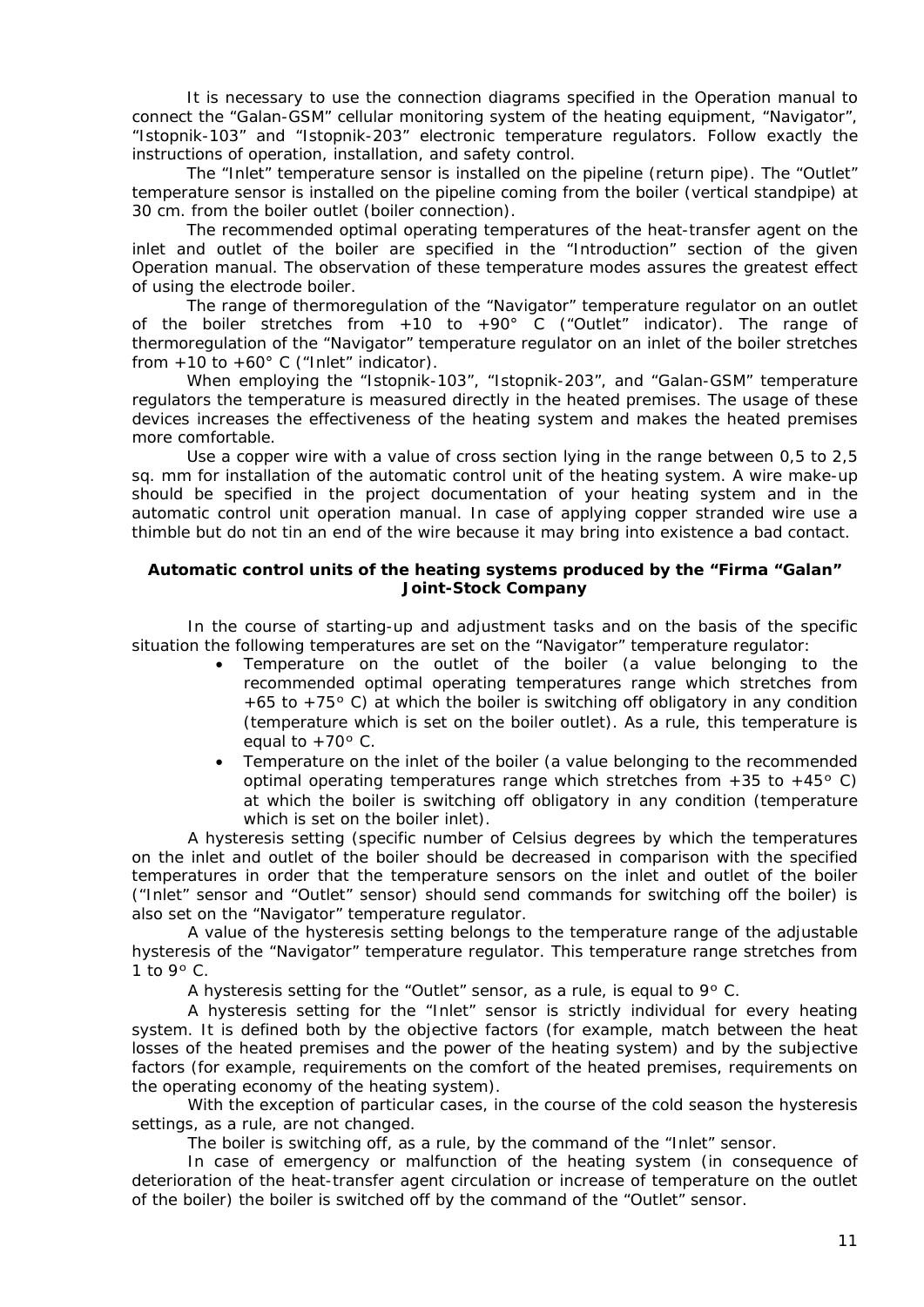The boiler is switching off by the command of the "Outlet" sensor in the following cases:

- Circulation pump stop by reason of power network connecting wire break or rotor clogging.
- Presence of the air locks in the heating system.
- Leakage of portion of heat-transfer agent by reason of the heating system depressurization.
- Freezing of part of the heating system because of using water as a heattransfer agent.
- Filter plugging.

The "Outlet" sensor comes into action only in case of emergency or malfunction of the heating system.

The "Istopnik-103" electronic room temperature indicator and the "Istopnik-203" electronic programmable room temperature indicator are used only in conjunction with the "Navigator" control unit.

Relative to the "Inlet" and "Outlet" sensors of the "Navigator" control unit which are installed on the pipeline, the "Istopnik-103" and "Istopnik-203" temperature regulators are mounted directly in the heated premises. This increases the effectiveness of the heating system and makes the heated premises more comfortable. Set up the required temperatures in accordance with the operation manuals of these devices.

Contrary to the "Istopnik-103", the "Istopnik-203" is a programmable device by means of which it is possible to program or to specify the required room temperature changes by hours of the day or by days of the week.

The "Galan-GSM" cellular monitoring system of the heating equipment makes it possible to specify and maintain the necessary temperature indoors. This system makes it possible to connect four additional sensors (security sensor, gas leak sensor, water flooding sensor, etc.).

The "Galan-GSM" cellular monitoring system of the heating equipment is used in conjunction with the "Navigator" control unit. Perform the installation in accordance with the "Galan-GSM" and "Navigator" operation manuals.

#### **Electromechanical model of the automatics. Preparation and putting into operation.**

Connect the boiler to a power network in accordance with the type and power of the boiler (Diagram 1 or Diagram 2). The "Inlet" temperature sensor, as a rule, is installed on the pipeline. The "Outlet" temperature sensor is installed on the pipeline coming from the boiler at 30 cm. from the boiler outlet.

The sensors connecting is performed by means of the copper cable wire with cross section of  $0.5 - 2.5$  sq. mm.

A circuit breaker is an automatic safety device which comes into action on current overload. It is used for switching on and switching off the power supply of the boiler.

A button which is located on the automatic tripping contactor case is used for switching on and switching off the thermal relay. Under normal operation of the power supply diagram of the boiler, this button is always in the "on" (pressed) condition. The actuating of this button signifies that consumption current exceeds the nominal current because of the malfunction of the boiler (or the power supply diagram) or because of the water electrical resistance is equal to 3100 Ohm/cm at temperature of  $+15$ ° C. The thermal relay can be switched on by pressing the button.

Set up a value of the required temperature on the outlet of the boiler  $(+ 65 \div +75)$ <sup>o</sup> C).

Set up a value of the required temperature on the inlet of the boiler. This value depends on the size of the heated space, quality of the thermal protection of the apartment, etc. and ranges, as a rule, from  $+35$  to  $+45$ ° C.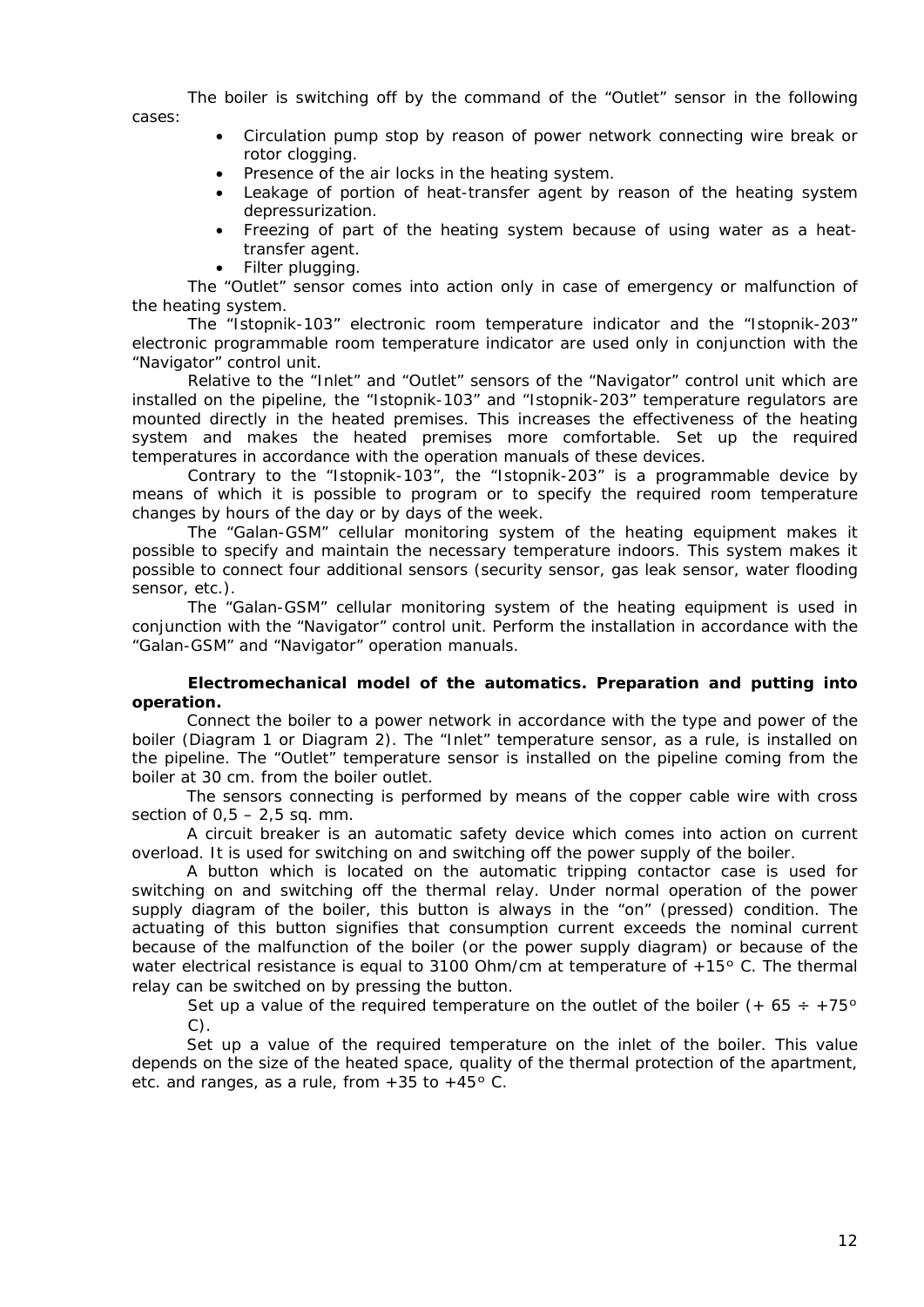

# **Diagram 1**

|                | Name of the device.                                  | "OCHAG" boilers (220 V)       |      |                    |      |  |
|----------------|------------------------------------------------------|-------------------------------|------|--------------------|------|--|
| No.            | Wire                                                 | 2 kW                          | 3 kW | 5 kW               | 6 kW |  |
| 1.             | Circuit breaker                                      | 10 A                          | 16 A | 25 A               | 32 A |  |
| 2.             | Automatic tripping contactor                         |                               |      | size 2, up to 32 A |      |  |
| 2.1            | Automatic tripping contactor coil                    |                               |      | 220 V              |      |  |
| 2.2            | Thermal relay contacts                               | normally closed               |      |                    |      |  |
| 3.             | "Inlet" temperature sensor                           | laid-on bimetallic thermostat |      |                    |      |  |
| 4.             | "Outlet" temperature sensor                          |                               |      |                    |      |  |
| 5.             | Boiler (2, 3, 5, 6 kW)                               |                               |      |                    |      |  |
| 6.             | Boiler terminals                                     |                               |      |                    |      |  |
| 7 <sub>1</sub> | Ammeter (or power level indicator)                   |                               |      |                    |      |  |
|                | Cross section of the copper connecting wire (sq. mm) |                               |      |                    |      |  |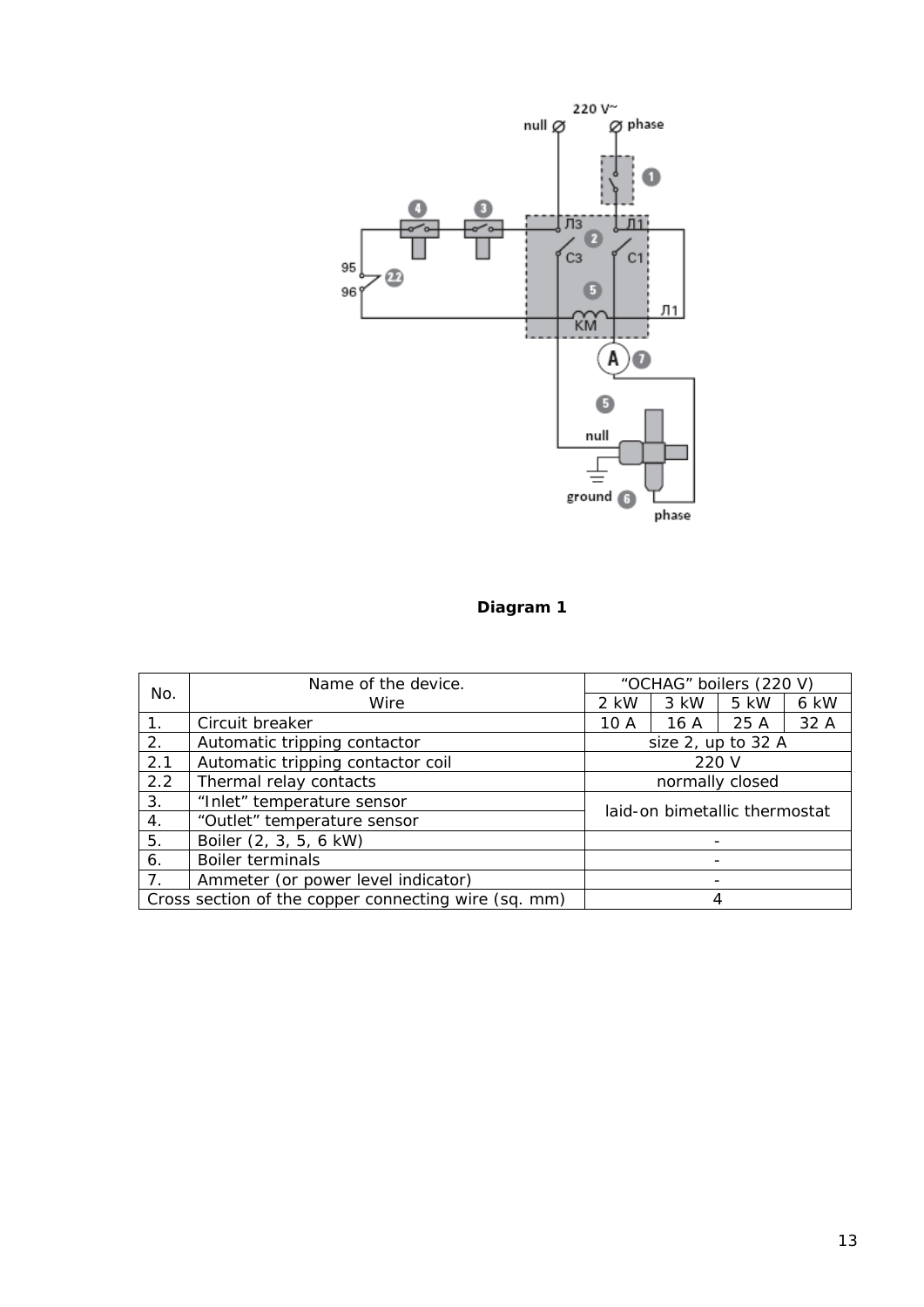

**Diagram 2**

|     |                                                      | Boilers (380 V)               |                                  |          |  |
|-----|------------------------------------------------------|-------------------------------|----------------------------------|----------|--|
| No. | Name of the device.<br>Wire                          | "Geyser"                      | "Geyser"                         | "Vulkan" |  |
|     |                                                      | 9 kW                          | 15 kW                            | 25 kW    |  |
| 1.  | Circuit breaker                                      | 16 A                          | 25 A                             | 40 A     |  |
| 2.  | Automatic tripping contactor                         |                               |                                  | size 3,  |  |
|     |                                                      |                               | size 2, up to 25 A<br>up to 40 A |          |  |
| 2.1 | Automatic tripping contactor coil                    | 380 V<br>380 V                |                                  |          |  |
| 2.2 | Thermal relay contacts                               | normally closed               |                                  |          |  |
| 3.  | "Inlet" temperature sensor                           |                               |                                  |          |  |
| 4.  | "Outlet" temperature sensor                          | laid-on bimetallic thermostat |                                  |          |  |
| 5.  | Boiler (bottom view)                                 |                               |                                  |          |  |
| 6.  | <b>Boiler terminals</b>                              |                               |                                  |          |  |
|     | Cross section of the copper connecting wire (sq. mm) | 4                             |                                  | h        |  |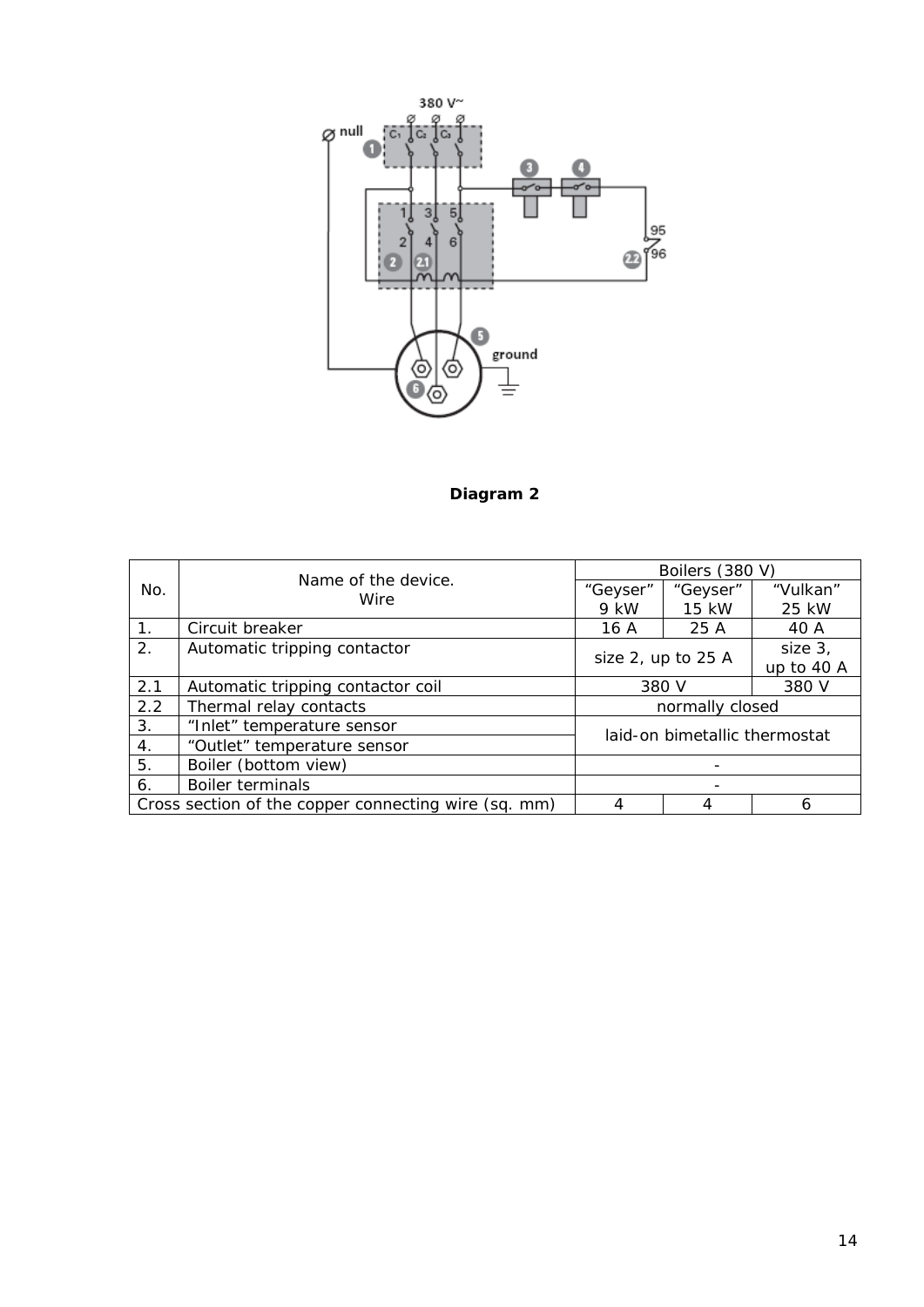# **Filling the heating system with heat-transfer agent**

<span id="page-14-0"></span>Your heating system is mounted. The boiler and automatic control equipment are installed. The heating system is connected to the power network and to the grounding. There is no mud and rust in the heating system.

In this case a process of filling a heating system with heat-transfer agent is performed without preliminary washing. It is necessary to observe the following rules:

- The heating system should be disconnected from the power network before the filling a heating system with water or low-freezing liquid. It is necessary to exclude unintentional connection to the power network.
- It is necessary to check leak resistance of the heating system right after filling a system with heat-transfer agent. Any leakages are inadmissible.

It is possible to fill a heating system with the "Galan-Potok" low-freezing liquid or with water (Table 1).

Water as a heat-transfer agent has a number of indisputable advantages, such as availability, cheapness, and ecological compatibility. Also water has good thermal properties. Nevertheless, water has some disadvantages, such as heating system corrosion, possible necessity for water specific electrical resistance correcting, annual boiler repair, etc. Therefore we recommend you to use the "Galan-Potok" modern low-freezing liquid as a heat-transfer agent for a heating system instead of water which also can be used for this purpose.

#### **"Galan-Potok" low-freezing liquid**

A universal "Galan-Potok" low-freezing liquid the freezing temperature of which is equal to  $-40\degree$  C is designed with the aim of improving the reliability and economic efficiency of a heating system operation. Low-freezing liquid has special additives against formation of scum and scale on the walls of the heating system. Also the "Galan-Potok" low-freezing liquid includes the additives used for inhibition of corrosion and for scale dissolving. The application of low-freezing liquid saves from danger of "unfreezing" the heating system in the event of sudden power supply disconnection. Also the usage of low-freezing liquid significantly simplifies a heating system servicing because the parameters and properties of low-freezing liquid completely meet the requirements of the heating system with electrode boiler. The application of low-freezing liquid significantly improves the economic and performance indicators of the heating system. In particular, the usage of low-freezing liquid simplifies the execution of starting-up and adjustment, reduces the time intervals for performing these tasks, provides the stable operation of the heating system, and reduces the expenses for the heating system servicing.

#### **Filling a heating system with low-freezing liquid**

There is no mud and rust in the heating system. The heating system is filled with a measured volume of low-freezing liquid through a drain valve by means of the pump (for example, by means of the "Malysh" pump). After performing of exhaustion of an air from the heating system, the filling of 1/3 of surge tank volume is accepted as normal.

# **Water as a heat-transfer agent**

It is necessary to reduce or to increase the water specific electrical resistance (hereinafter referred to as "correcting procedure") for providing the electric boiler operation with nameplate rating. Correcting (adjustment) of the water specific electrical resistance is performed after filling a heating system with water by adding sodium salt solution or water with high electrical resistance to water. In this way table values of the starting current strength and maximum current strength (Table 2) at specified return pipe temperatures are reached.

It is necessary to pay scrupulous attention to the instructions of the given Operation manual:

- The temperature on the inlet of the boiler ("Inlet" sensor) should lie in the range  $+15 \div +20$ ° C.
- The boiler switching on durability should not exceed 30 seconds.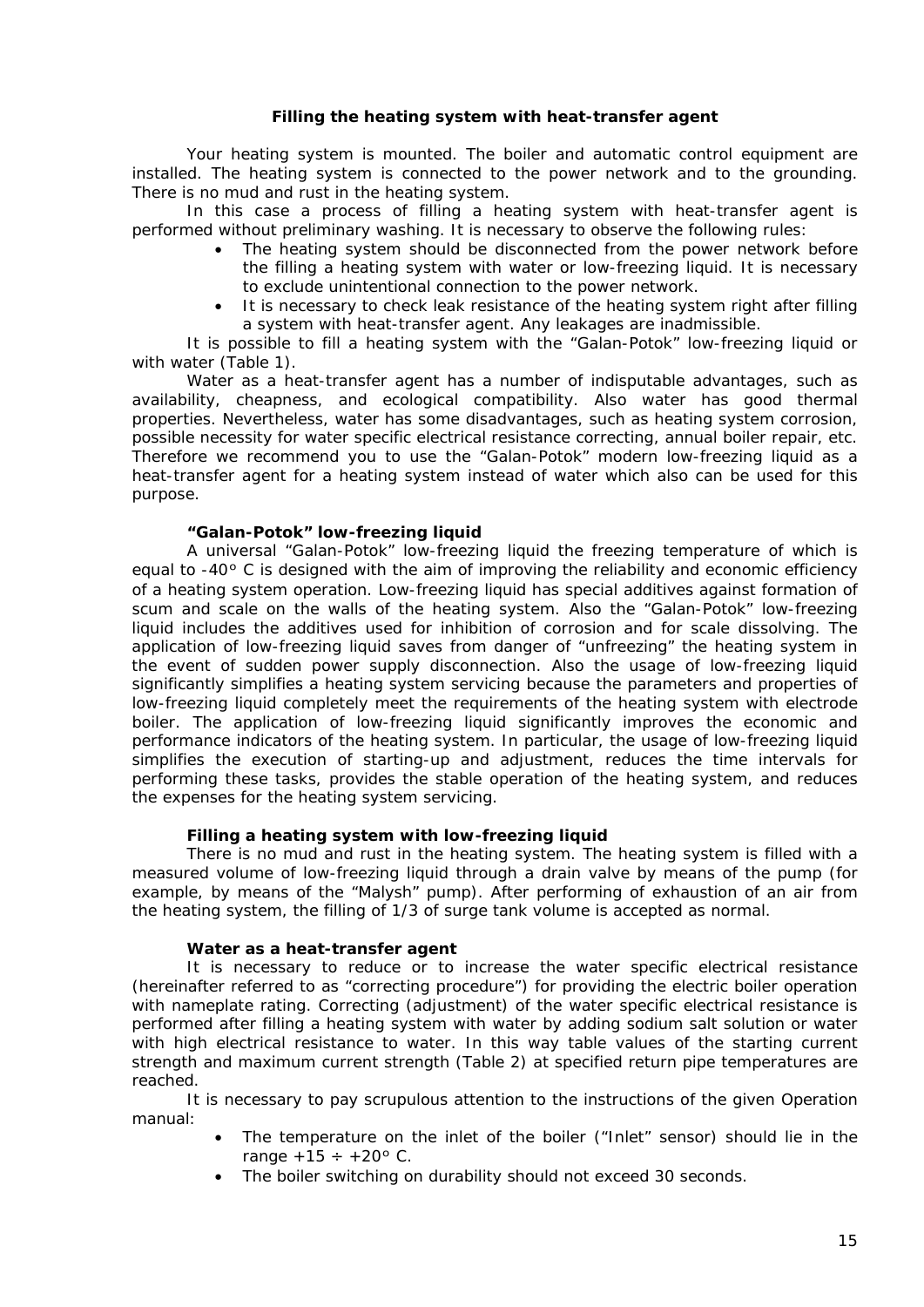# **Correcting procedure**

<span id="page-15-0"></span>Switch on the boiler and measure starting current strength by ammeter or splitelectromagnetic instrument after 30 seconds at the return pipe temperature of  $+15 \div +20^{\circ}$ C. There are three possible situations: value of the starting current strength is lower (higher) than the table value specified in the Table 2 or value of the starting current strength is equal to the table value specified in the Table 2.

**Table 2**

| No. | Boiler brand         | Power. | Voltage, | Phases | Starting current strength of  | Max. current strength of        |
|-----|----------------------|--------|----------|--------|-------------------------------|---------------------------------|
|     | (name of the boiler) | kW.    |          |        | the boiler at the return pipe | the boiler in the specified     |
|     |                      |        |          |        |                               |                                 |
|     |                      |        |          |        | temperature of $+15$ ° C.     | mode at the return pipe         |
|     |                      |        |          |        | $\mathsf{A}$                  | temperature of $+60^{\circ}$ C, |
|     |                      |        |          |        |                               |                                 |
|     | "Ochag-2"            |        | 220      |        |                               | 9,1                             |
|     | "Ochag-3"            |        | 220      |        | 5                             | 13.7                            |
| 3   | "Ochag-5"            |        | 220      |        | $10 - 12$                     | 23                              |
| 4   | "Ochag-6"            | Ô      | 220      |        | $15 - 18$                     | 27                              |
| 5   | "Geyser-9"           | Q      | 380      |        | 6-8 per phase                 | 13,7 per phase                  |
| 6   | "Geyser-15"          | 15     | 380      |        | 8-10 per phase                | 23 per phase                    |
|     | "Vulkan-25"          | 25     | 380      |        | 12-15 per phase               | 37 per phase                    |

Value of the starting current strength is lower than the table value specified in the Table 2.

The correcting procedure of the starting current is performed in the following way:

- Clear sodium salt solution is prepared (1 teaspoon of sodium salt is dissolved in 200 grams of hot water). This is an approximate volume of the solution per 100 liters of water filled in the heating system.
- Single dose of the salt solution which is filled in 20 liters of water drawn off from the heating system is defined depending on the difference between measured value of the starting current strength and it's table value (Table 2) for your boiler (power of your boiler) and the volume of water filled in the heating system.
- Stir the dose of the salt solution and the water drawn off from the heating system carefully.
- This mixture is filled in the heating system through the drain valve by means of the "Malysh" type pump.
- Draw off 20 liters of water from the system once again and fill the heating system with water without salt solution.
- Switch on the circulation pump for 20-30 minutes. Running time of the circulation pump depends on the size of the heating system and the volume of water filled in the heating system. The switching on of the circulation pump is required for equalization of the water parameters in the heating system.
- Switch on the boiler and measure starting current strength after 30 seconds at the return pipe temperature of  $+15 \div +20$ ° C.
- Switch off the boiler and compare the measured value of the starting current strength with the table value for your boiler (Table 2). It is necessary to repeat the correcting procedure in the event that the measured value of the starting current strength is different from the table value. During the execution of the correcting procedure the temperature on the inlet of the boiler should lie in the range  $+15 \div +20$ ° C.
- It is necessary to switch on the heating system after equalization of the measured value of the starting current strength and the table value. Once the temperature on the "Inlet" sensor has reached the value of +60º C, measure the maximum current strength and compare it with the value specified in the Table 2. Perform the correcting procedure once again as the need arose.

It is necessary to note that the value of the starting current strength is a testing value which simplifies the process of performing the correcting procedure. The correcting procedure is finished when the value of maximum current strength of the boiler at the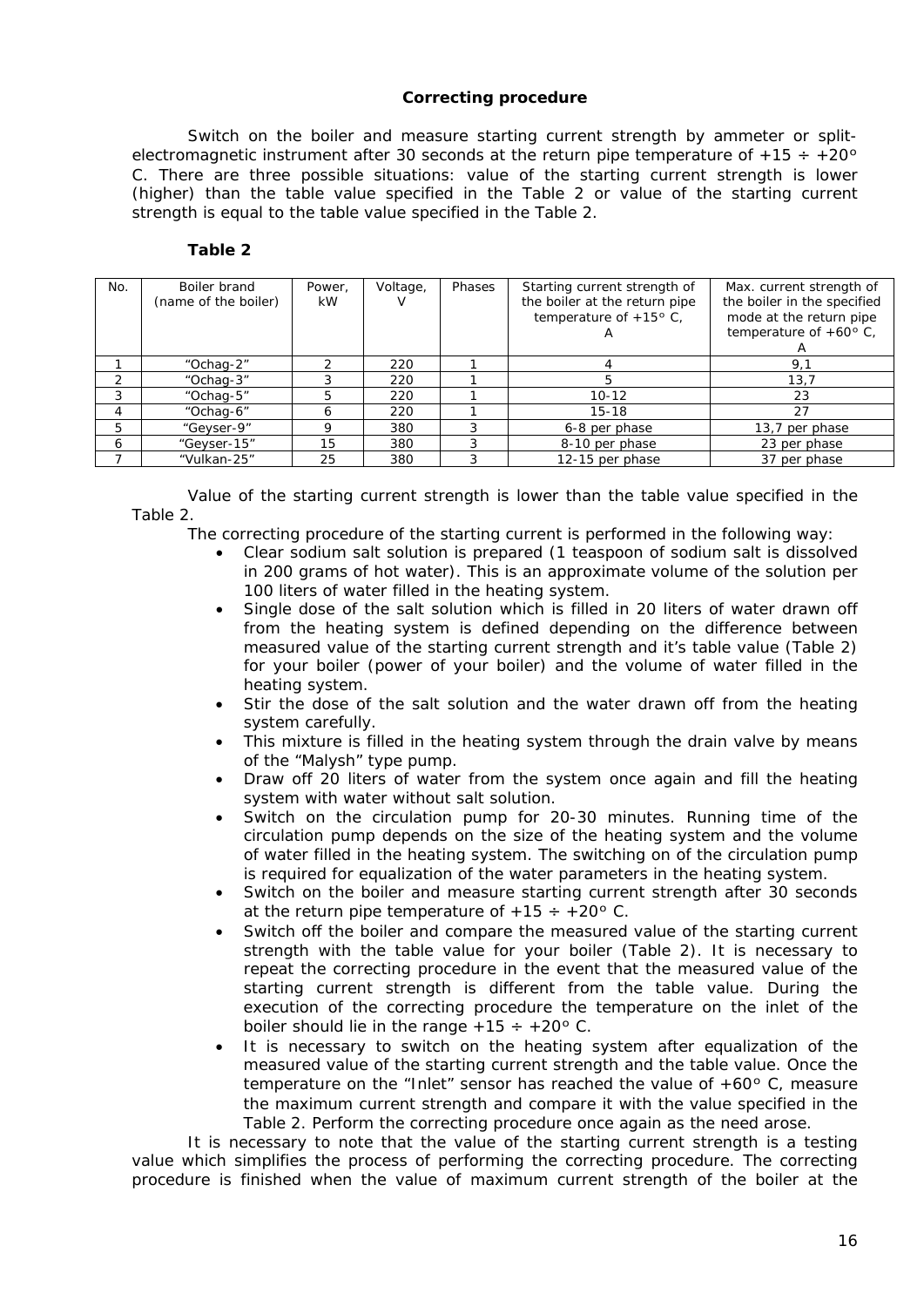temperature of +60º C on the inlet of the boiler (on the "Inlet" sensor of the boiler) is equal to the value specified in the Table 2.

Value of the starting current strength is higher than the table value specified in the Table 2.

In this case it is necessary to add water the specific electric resistance of which is significantly higher than a value specified in the operation manual. This may be distilled water, clear uncontaminated filtered rain water, snow melt water. Potable water with high specific electric resistance (Table 1) can be also used. A volume of water which is added to the heating system depends on the volume of water filled in the heating system. A procedure of adding water with high specific electric resistance to the heating system is similar to a method of adding salt solution in the event that the starting current strength and the maximum current strength are lower than the value specified in the Table 2.

A volume of water with high specific electric resistance which is added to the heating system should be equal to a volume of water drawn off from the system.

If the heating system works without circulation pump, a value of the specific electric resistance can be changed by the following ways:

- Increase the number of single additions of salt solution or water with high specific electric resistance to the heating system.
- Decrease the salt solution doses or volume of water with high specific electric resistance added to the heating system.
- Increase the volume of water pumped to the surge tank by means of the "Malysh" type pump after each addition of salt solution or water with high specific electric resistance to the heating system.

#### **Switching on the boiler**

Switch on the boiler and establish the most careful control over the boiler's automatic switching on and switching off.

It is inadmissible to switch on the boiler at presence of the frozen heat-transfer agent in the system or in danger of freezing the heat-transfer agent.

The temperature of the premise in which the heating system is installed should lie in the range  $+15 \div +20$ ° C.

In case of the heating system and the electrical connection diagram for the equipment (including automatics) are mounted correctly, the system will start to get warm.

In case of gradual power decreasing of the boiler at the initial period of work (fresh water as a heat-transfer agent) it is necessary to perform the following steps:

- Remove the boiler from the heating system.
- Disassemble the boiler and decontaminate the surfaces of electrodes and internal surfaces of the boiler.
- Assemble the boiler and install it into the heating system.

# **Preventive maintenance. Washing of the heating system**

<span id="page-16-0"></span>The purpose of this task consists in providing the reliable, effective, and long-term work of the heating system. The task is performed by the qualified personnel. The heating system should be disconnected from the power network.

The preventive maintenance is performed by the firm (organization) having the corresponding license for performing these tasks. On completion of the preventive maintenance the organization (firm) which has performed these tasks should make an entry in the List (Appendix No. 2) which is assured by the person responsible for performing these tasks and by the seal of this organization.

The preventive maintenance is performed after termination of the cold season. The periodicity and composition of the preventive maintenance is defined both by the heattransfer agent used in the system and by the defects detected during the operating and inspection of the heating system and the boiler.

#### **Water as a heat-transfer agent**

Annually right after the ending of the cold season it is necessary: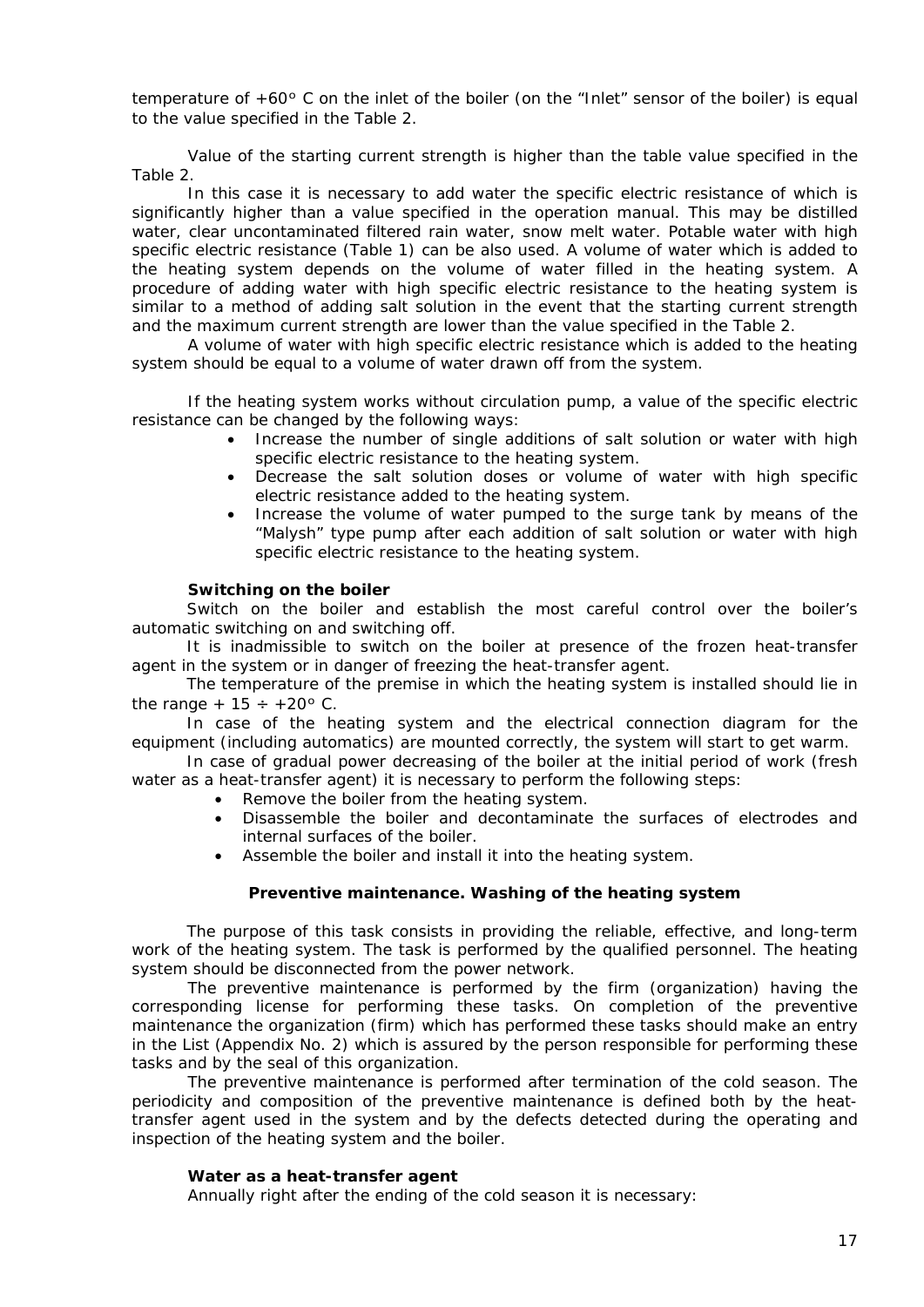- To cool the heating system to the room temperature;
- To draw off 20 liters of water from the system, to dissolve a dose of the "Galan-Protektor" in this volume of water (1,5 liters of inhibitor per 100 liters of water), to stir carefully, and to fill the heating system with this mixture through the drain valve by means of the "Malysh" type pump. Draw off 20 liters of water from the system once again and fill the hating system with water without inhibitor. Perform these tasks up to the complete filling of the heating system with mixture of water and inhibitor. For washing the system it is necessary to keep it working through 6 days with the temperature of the return pipe of +35º C. During this period the washing of the system and the corrosion protection (inhibition) of the external surfaces of the system take place. At this time it is necessary to clear the filter periodically.

After six days of operating the heating system it is necessary:

- To disconnect the heating system from the power network;
- To cool the heating system to the room temperature;
- To draw off water from the heating system completely.

This water cannot be reused. If required, the procedure can be repeated. It is necessary to examine and check the tightening of the bolted and electrical connections, and the reliability of grounding connection.

# **Boiler repair**

Remove the boiler from the heating system. Remove the electrode group (electrode) from the boiler case. Decontaminate the internal surfaces of the boiler. Be convinced of absence of any defects.

It is necessary to perform the following tasks in the course of the boiler repair:

- Remove an electrode (of the single-phase electrode boiler) or electrode group (of the three-phase electrode boiler) from the boiler case. Electrode or electrode group should be inspected for absence of defects (cracks of the bushing insulators, etc.) and for evaluation of electrodes wear. In case of a wear comprises more than 40%, the electrode (electrodes) should be replaced. Traditionally, this happens every 3-5 years.
- Clean the mating surfaces carefully for providing leak resistance which is achieved by applying sealing materials in the course of the boiler assembly and its further operation.
- Give the internal surfaces of the boiler case a mirror-like polish. The internal surfaces should be inspected for absence of defects (such as point corrosion, etc.).
- Assemble the boiler. The boiler assembling should be performed with scrupulous attention to alignment between electrodes and to alignment between electrodes and the boiler case. By this is meant that equal spacing should exist between electrodes and between electrodes and the boiler case. Exclude the ingress of contamination into the boiler in the course of the boiler assembling. Check leak resistance of the boiler.

Install the boiler only vertically into the heating system. Fill the heating system with heat-transfer agent. The surge tank should be one-thirds full of the heat-transfer agent.

On completion of the tasks listed above it is necessary to check leak resistance of the heating system, tightening of the bolted and electrical connections, reliability of grounding connection, value of the electric resistance of grounding, and reliability of automatics. Perform a trial start of the heating system. Correct the detected malfunctions as may be required.

A person responsible for performing these tasks should make an entry in the List of the performed maintenance functions, assure it by his own signature and by the seal of the firm (organization) and to write the address and license number of the firm (organization) (Appendix No. 2).

# **"Galan-Potok" low-freezing liquid as a heat-transfer agent**

In this case the preventive maintenance of the boiler is performed one in every three years between the cold seasons. The examination and checking of the tightening of the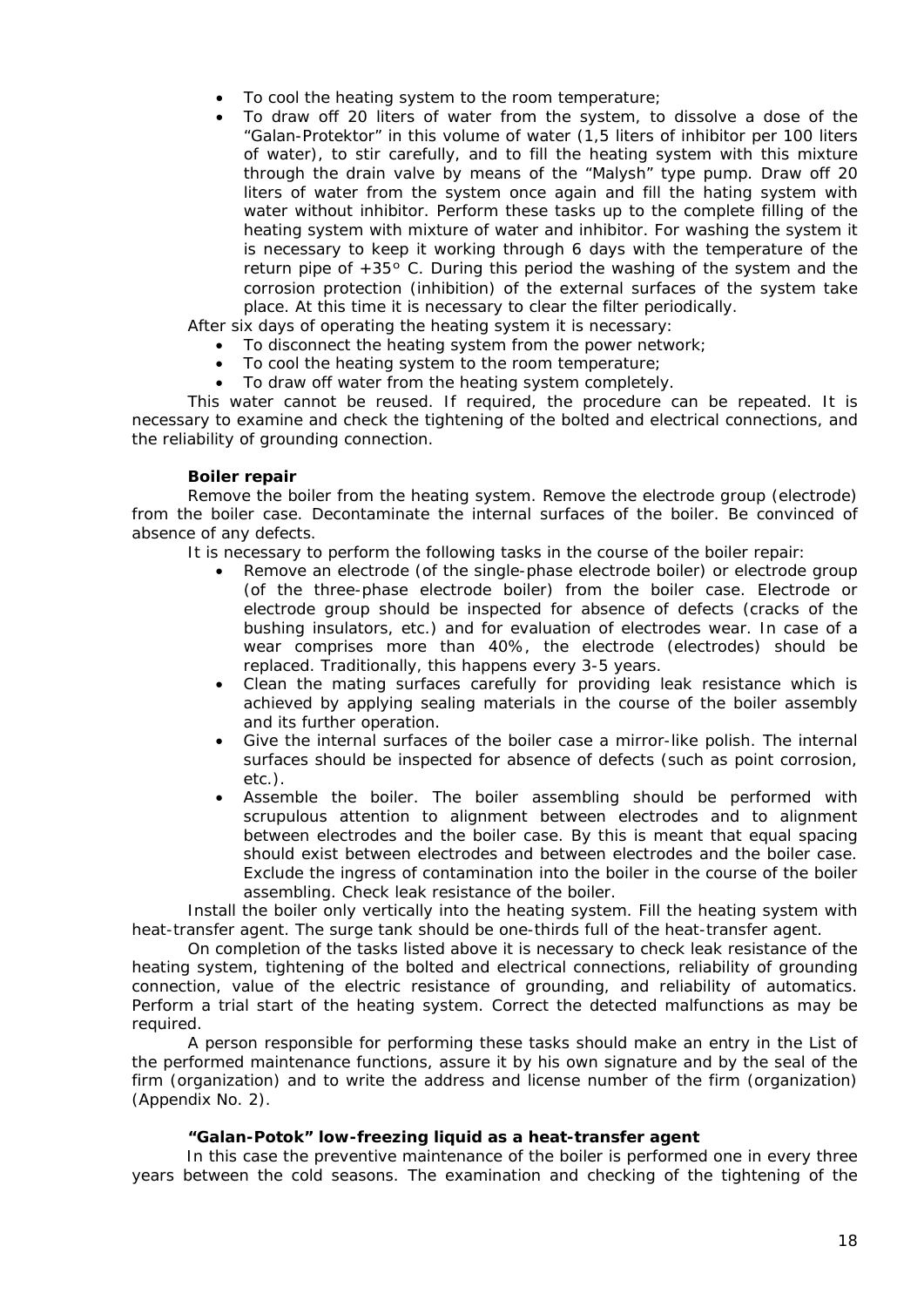bolted and electrical connections, and the reliability of grounding connection are performed yearly.

A procedure of performing the preventive maintenance is similar to the procedure described above which is performed in case of using water as a heat-transfer agent with the exception of washing the system that is not performed and with observance of the safety measures.

The washing of the system is not performed because the "Galan-Potok" low-freezing liquid contains rust prevention additives and components against formation of scum and scale.

It is necessary to clean the boiler and its components of low-freezing liquid carefully by flushing with water before performing the boiler repair.

# **Visual examination of the boiler operation**

<span id="page-18-0"></span>This task can be performed by the instructed persons no younger than 18 years old. These specialists should be acquainted with the given Operation manual and the boiler construction.

It is necessary to monitor the volume of the heat-transfer agent in the heating system by its level in the surge tank during visual examination of the boiler operation. The surge tank should be one-thirds full of heat-transfer agent under normal conditions. If level of the heat-transfer agent in the surge tank is lower than the specified volume a specialist of the firm (organization) serving a system should perform one of the following procedures depending on a kind of the heat-transfer agent:

- a) Water as a heat-transfer agent. Add distilled water, clear uncontaminated filtered rain water or snow melt water (water the specific electric resistance of which significantly exceeds 3100 Ohm/cm) to the surge tank until a normal level will not be reached.
- b) Low-freezing liquid as a heat-transfer agent. Add distilled water, clear uncontaminated filtered rain water or snow melt water (water the specific electric resistance of which significantly exceeds 3100 Ohm/cm) and lowfreezing liquid in the 3:1 ratio to the surge tank until a normal level will not be reached. It is necessary to disconnect the heating system from the power network to perform this task.

The boiler should be switched off immediately in the following situations:

- Voltage absence:
- Heat-transfer agent leak;
- Presence of the frozen heat-transfer agent;
- Grounding malfunction;
- Appearance of moisture on a boiler shell or on the automatic equipment;
- Circulation pump malfunction.

In case of heating system malfunction you should call the specialists of the firm (organization) serving your heating system. Before their arrival you should act according to the given instructions.

In case of threat of "unfreezing" of the heating system you should draw off the heattransfer agent (water) from the heating system to the clean container.

# **Annual tasks providing electrical safety and reliability of the automatics**

<span id="page-18-1"></span>Annually after the ending of the cold season it is necessary to perform the tasks providing electrical safety and reliability of the automatics irrespective of the kind of the heat-transfer agent which is used in the heating system (water or low-freezing liquid). It is necessary to disconnect the heating system from the power network to perform the following tasks providing electrical safety and reliability of the automatics:

- Checking the reliability of the grounding contacts and the automation unit;
- Checking the value of resistance of the heating system grounding. This value should be no more than 4 Ohm.
- Examination of the automatic switch which includes dusting, terminal connections checking, terminal connections tightening, electrical contacts checking.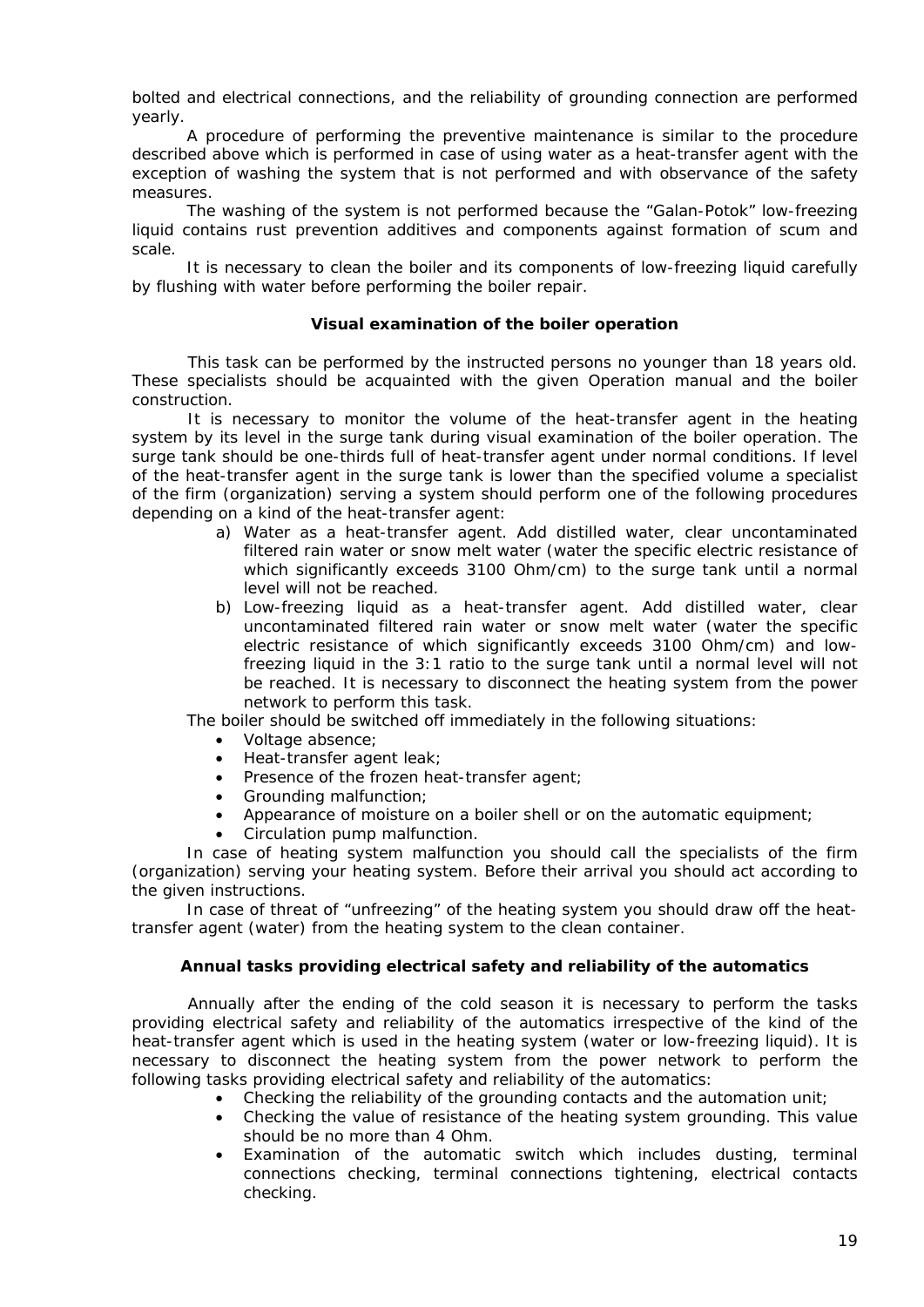- Checking of the automatic tripping contactor which includes dusting, visual examination, cleaning and tightening of the terminal connections, electrical contacts checking, installation checking, and serviceability checking.
- Examination of the start buttons.
- Examination of the installed automatics ("Istopnik-103", "Istopnik-203", "Navigator", "Galan-GSM"). Dusting, electrical contacts checking, installation checking, and serviceability checking.

The tasks specified above are performed by the electricians or control equipment and automatics specialists of the corresponding qualification. These specialists should be certified by the electrical safety rank which is no less than a rank of 3 and should be allowed to work with electrical installations working at the voltage up to 1000 V. After the completion of these works the trial start of the boiler is performed. On completion of these tasks the person responsible for performing these tasks should make an entry in the List of the performed maintenance functions, assure it by his own signature and by the seal of the firm (organization) and to write the address and license number of the firm (organization) (Appendix No. 2).

# **Fire-safety**

<span id="page-19-0"></span>In the course of performing the installation tasks, starting-up and adjustment, and operating the electrode boilers it is necessary to follow the Fire prevention rules of the Russian Federation.

# **It is inadmissible:**

- To store bottles containing condensed or pressure gas, inflammable liquids and materials, fuels and lubricating oils (gasoline, acetone, turpentine, bitumen, roll roofing, kerosene, oils) in the premises where the boiler is installed.
- <span id="page-19-1"></span>• To dry clothing on the electric boiler shell.

# **Transportation and storing of the electrode boilers**

- 1. The boiler should not be damaged and should be in operable state after the influence of the mechanical and environmental factors during the transportation.
- 2. The boilers transportation can be performed by means of any type of the transport in the covered vehicles in accordance with the rules concerning the carriage of goods by means of the given type of transport. Transportation conditions in a part of the influence of mechanical factors should meet the requirements of the "C" group of the All-Union State Standard No. 23216-78.
- 3. Transportation conditions in a part of the influence of the environmental factors should meet the requirements of the "5" group of the All-Union State Standard No. 15150-69.
- 4. Storage conditions of the boilers should meet the requirements of the "3" group of the All-Union State Standard No. 15150-69.

<span id="page-19-2"></span>

| <b>Possible malfunction</b>         | Probable cause of malfunction          | Method of malfunction repair       |
|-------------------------------------|----------------------------------------|------------------------------------|
| 1. The boiler is not switching on.  | Short circuit in electric system       | Call the electrician. Check the    |
| The automatic circuit breaker comes | because of incorrect boiler            | correspondence between assembled   |
| into action.                        | connection. The water electric         | electric diagram and the diagram   |
|                                     | resistance is significantly lower than | described in the given Operation   |
|                                     | 3100 Ohm/cm at temperature of          | manual. Check the value of the     |
|                                     | $+15^{\circ}$ C.                       | starting current strength. Perform |
|                                     |                                        | the correcting procedure as may be |
|                                     |                                        | required.                          |

# **List of possible malfunctions and malfunction repair**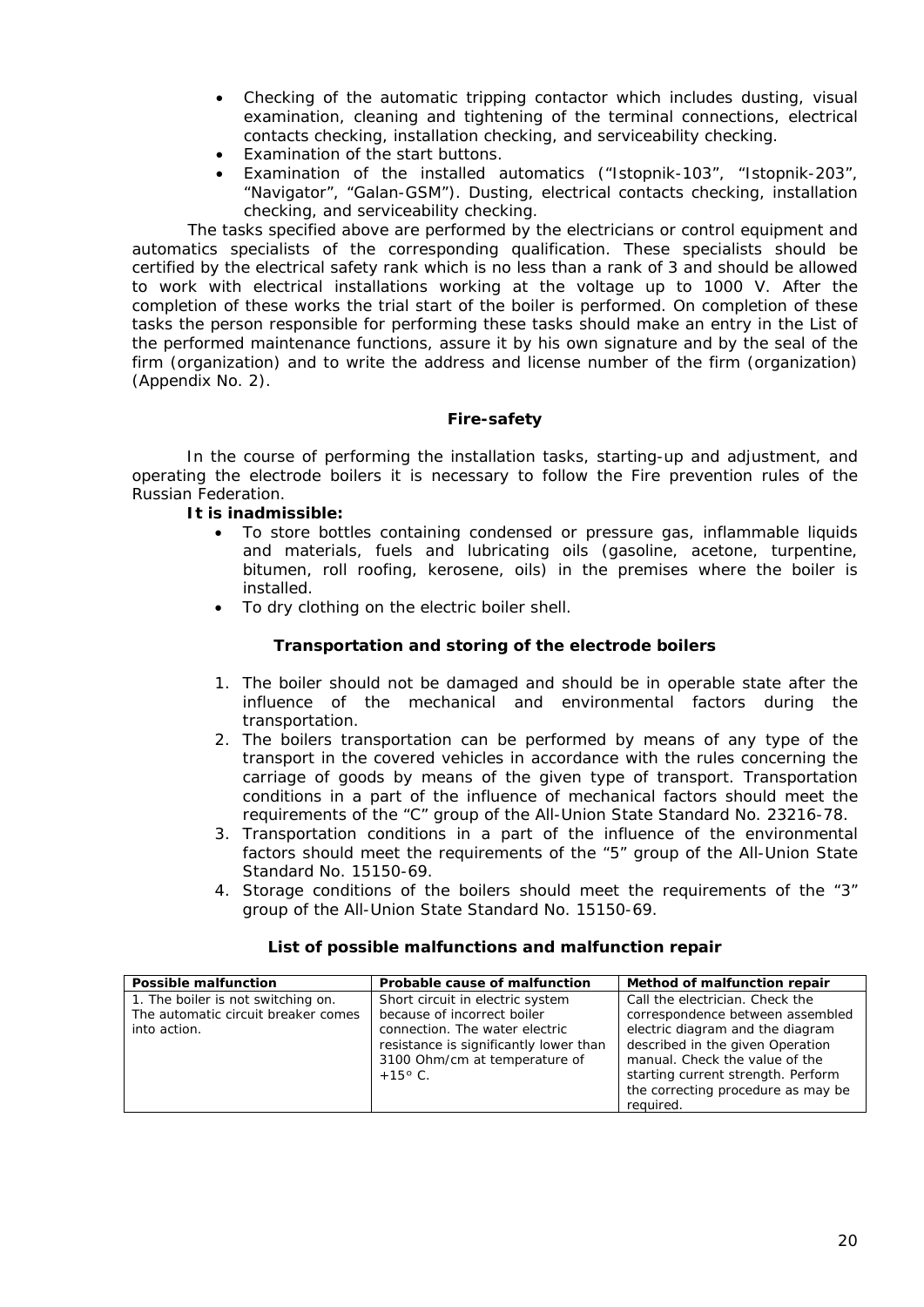| 2. The heating system is not heated<br>(is slightly heated). | High specific electric resistance of<br>water. The specified heat-transfer<br>agent temperature is lower than the<br>required temperature.<br>Boiler connection diagrams and<br>radiators installation diagrams do<br>not correspond to the diagrams<br>described in the given Operation<br>manual.<br>Presence of air locks in the heating | Pay scrupulous attention to the<br>recommendations of the given<br>Operation manual for the heat-<br>transfer agent.<br>Increase the specified temperature<br>of the heat-transfer agent.<br>Put the connection and installation<br>diagrams into correspondence with<br>the diagrams described in the given<br>Operation manual.<br>Correct the mistakes in the boiler |
|--------------------------------------------------------------|---------------------------------------------------------------------------------------------------------------------------------------------------------------------------------------------------------------------------------------------------------------------------------------------------------------------------------------------|-------------------------------------------------------------------------------------------------------------------------------------------------------------------------------------------------------------------------------------------------------------------------------------------------------------------------------------------------------------------------|
|                                                              | system because of incorrect<br>installation. Power of the boiler does                                                                                                                                                                                                                                                                       | installation. Fill the heating system                                                                                                                                                                                                                                                                                                                                   |
|                                                              | not correspond to the power of the                                                                                                                                                                                                                                                                                                          | with heat-transfer agent through the<br>drain valve under pressure. Put the                                                                                                                                                                                                                                                                                             |
|                                                              | connected heating devices                                                                                                                                                                                                                                                                                                                   | power of the boiler into                                                                                                                                                                                                                                                                                                                                                |
|                                                              | (radiators, convectors, etc.).                                                                                                                                                                                                                                                                                                              | correspondence with the power of<br>the connected heating devices.                                                                                                                                                                                                                                                                                                      |
| 3. The boiler consumes nominal                               | Disruption of the heat-transfer                                                                                                                                                                                                                                                                                                             | Clean the heating system. Wash it                                                                                                                                                                                                                                                                                                                                       |
| power but only the standpipe is                              | agent circulation.                                                                                                                                                                                                                                                                                                                          | carefully by means of the "Galan-                                                                                                                                                                                                                                                                                                                                       |
| heated.                                                      | Presence of air locks in the heating                                                                                                                                                                                                                                                                                                        | Protektor" rust inhibitor.                                                                                                                                                                                                                                                                                                                                              |
|                                                              | system.                                                                                                                                                                                                                                                                                                                                     | Usage of the strainer is mandatory.                                                                                                                                                                                                                                                                                                                                     |
|                                                              |                                                                                                                                                                                                                                                                                                                                             | It is necessary to clean the strainer                                                                                                                                                                                                                                                                                                                                   |
|                                                              |                                                                                                                                                                                                                                                                                                                                             | periodically.                                                                                                                                                                                                                                                                                                                                                           |
|                                                              |                                                                                                                                                                                                                                                                                                                                             | Remove the air locks.                                                                                                                                                                                                                                                                                                                                                   |
| 4. In due course, the boiler wastes                          | Presence of contamination, rust, and                                                                                                                                                                                                                                                                                                        | Give the electrodes and the internal                                                                                                                                                                                                                                                                                                                                    |
| its power gradually (under condition                         | scale on the electrodes and on the                                                                                                                                                                                                                                                                                                          | surfaces of the boiler case a mirror-                                                                                                                                                                                                                                                                                                                                   |
| of using "fresh water").                                     | internal surfaces of the boiler.                                                                                                                                                                                                                                                                                                            | like polish.                                                                                                                                                                                                                                                                                                                                                            |

# **Guarantee commitments**

- <span id="page-20-0"></span>1. The guarantee period of operation comprises 12 months from the date of sale.
- 2. The boiler life comprises 10 years (under condition of the correct boiler operation in accordance with the given Operation manual and periodical (every 3-5 years) replacement of the electrodes).
- 3. The guarantee commitments are applied to the boiler which is installed by the specialized organization which has contractual relationships with the manufacturer (under condition of obligatory filling of the boiler installation coupon).
- 4. The guarantee commitments are applied to the boiler during the course of guarantee period of operation. The operation and preventive maintenance are performed in accordance with the given Operation manual.
- 5. The manufacturer does not bear responsibility for the boilers operation in the following cases:
	- The heating and electric diagrams do not correspond to the diagrams specified in the given Operation manual;
	- The boiler is purchased without automatic control system recommended by the "Firma "GALAN" Joint-Stock Company;
	- The boiler has mechanical damages;
	- The boiler worked at the temperatures exceeding the temperatures recommended by the given Operation manual or by means of the heattransfer agents which are not recommended by the "Firma "Galan" Joint-Stock Company.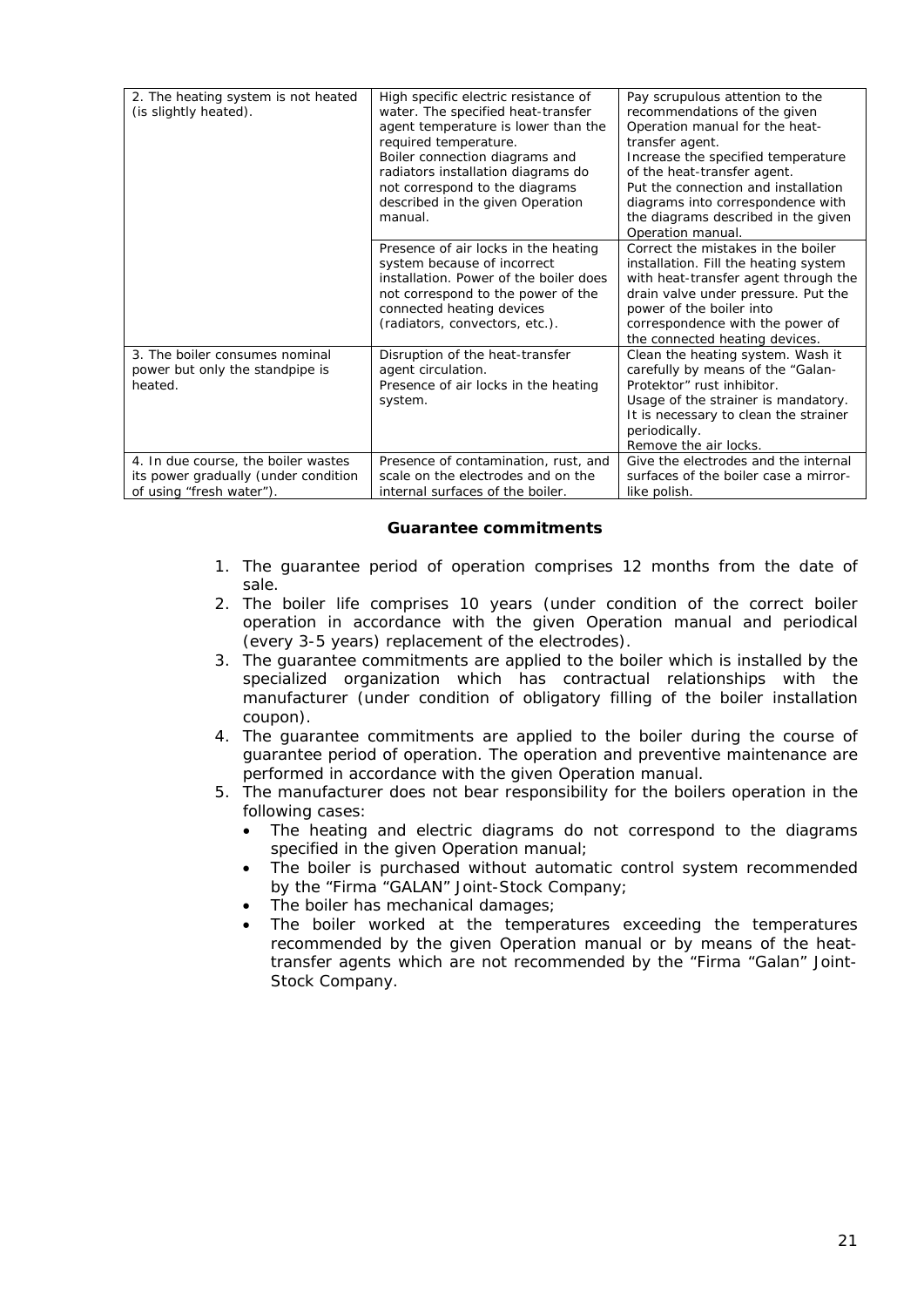# **COUPON No. 1**

| Electrode heating<br>boiler<br>Sold by the shop | Name of the shop<br>Address of the shop                                                                                                                                                                                                                                                                                                                                |       |           |                                                                            |                |             |
|-------------------------------------------------|------------------------------------------------------------------------------------------------------------------------------------------------------------------------------------------------------------------------------------------------------------------------------------------------------------------------------------------------------------------------|-------|-----------|----------------------------------------------------------------------------|----------------|-------------|
|                                                 | Date of sale "                                                                                                                                                                                                                                                                                                                                                         |       |           |                                                                            |                |             |
| Performed tasks                                 |                                                                                                                                                                                                                                                                                                                                                                        |       |           | For warranty repair (maintenance service)<br>COUNTERFOIL OF THE COUPON No. | Executor       | surname)    |
| Executor                                        | last name, name, and surname                                                                                                                                                                                                                                                                                                                                           | Owner | signature |                                                                            |                | name,       |
|                                                 | Name of the company performing the warranty repair                                                                                                                                                                                                                                                                                                                     |       |           |                                                                            | $\overline{a}$ | (last name, |
| Date of withdrawal ".<br>Place of the seal      |                                                                                                                                                                                                                                                                                                                                                                        |       |           |                                                                            |                |             |
|                                                 | Post and signature of the director of the company performing the warranty repair<br>Service department: Moscow, ul. Marshala Novikova, 2, tel.: (499) 196 04 40, (499) 196 04 41<br>At will of the customer the acquisition and delivery of components of the heating system,<br>installation on a turn-key basis, warranty and after guarantee services are provided. |       |           |                                                                            |                |             |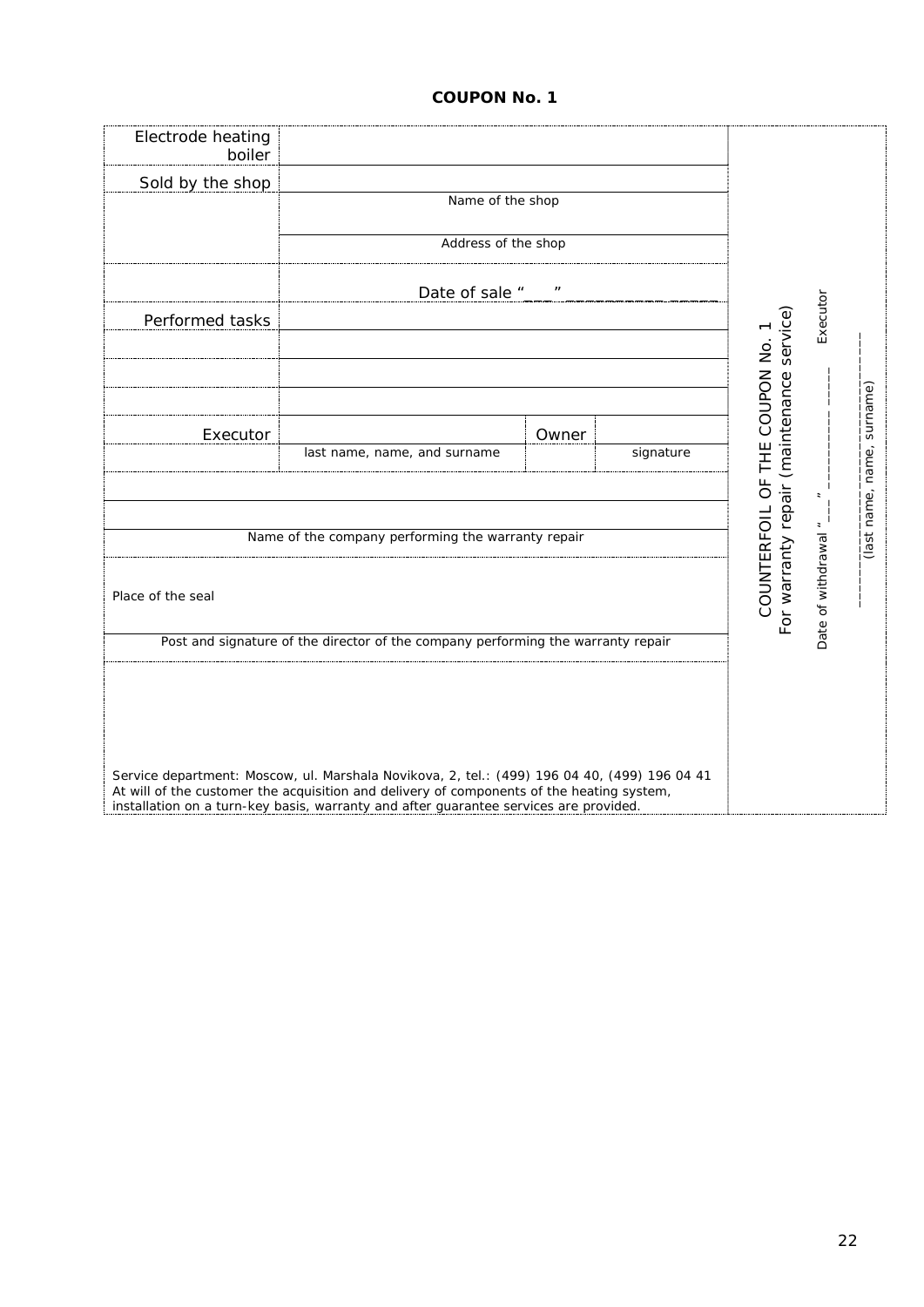# **COUPON No. 2**

| Electrode heating<br>boiler<br>Sold by the shop | Name of the shop<br>Address of the shop                                                                                                                                                                                                                                            |       |           |                                 |                          |                         |
|-------------------------------------------------|------------------------------------------------------------------------------------------------------------------------------------------------------------------------------------------------------------------------------------------------------------------------------------|-------|-----------|---------------------------------|--------------------------|-------------------------|
| Performed tasks                                 | Date of sale "                                                                                                                                                                                                                                                                     |       |           | (maintenance service)           | Executor                 |                         |
| Executor                                        | last name, name, and surname<br>Name of the company performing the warranty repair                                                                                                                                                                                                 | Owner | signature | COUNTERFOIL OF THE COUPON No. 2 | $\overline{\phantom{a}}$ | surname)<br>name, name, |
| Place of the seal                               | Post and signature of the director of the company performing the warranty repair                                                                                                                                                                                                   |       |           | For warranty repair             | Date of withdrawal       | (last                   |
|                                                 | Service department: Moscow, ul. Marshala Novikova, 2, tel.: (499) 196 04 40, (499) 196 04 41<br>At will of the customer the acquisition and delivery of components of the heating system,<br>installation on a turn-key basis, warranty and after guarantee services are provided. |       |           |                                 |                          |                         |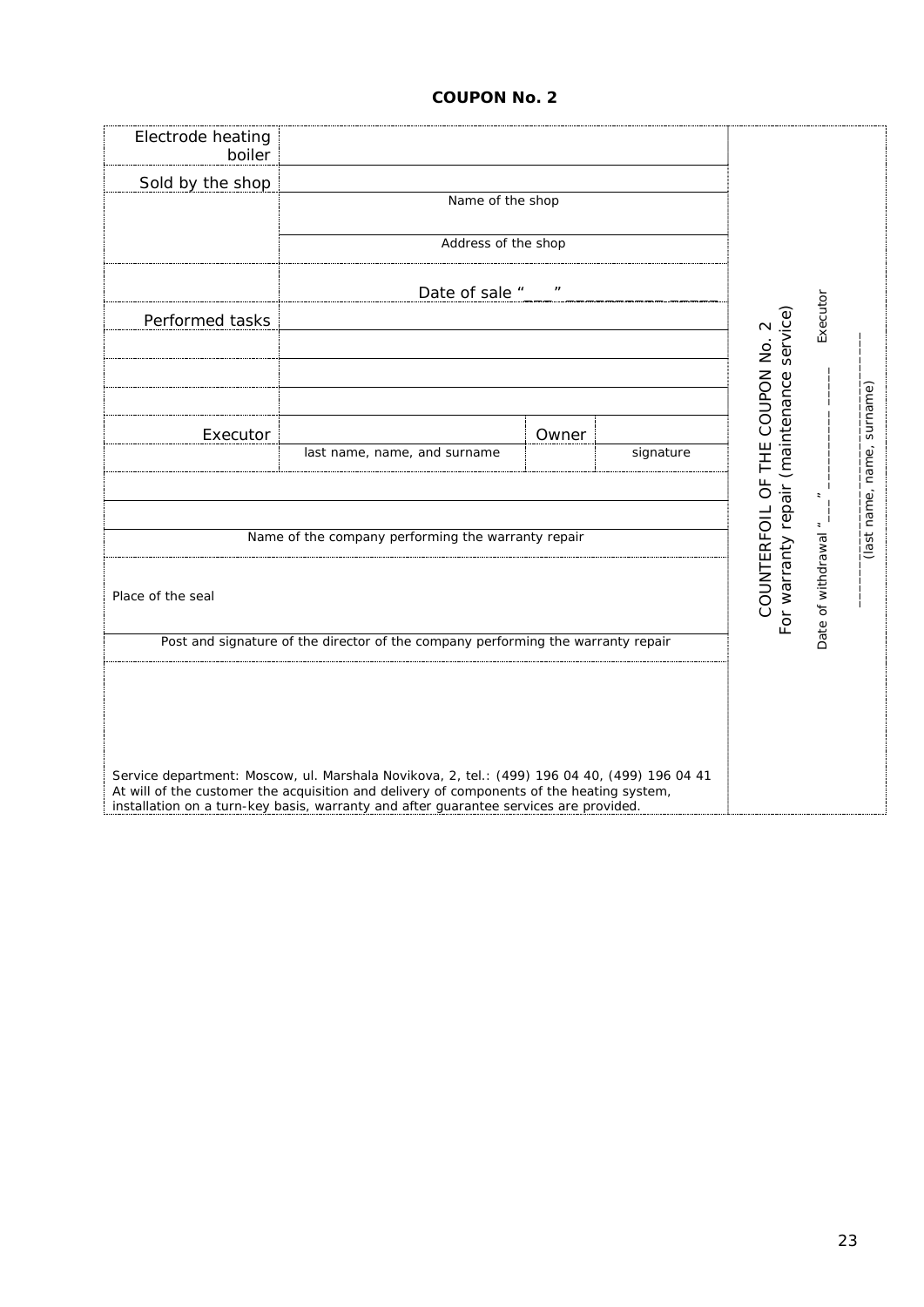<span id="page-23-0"></span>

|                                               |    |     | List of the performed maintenance functions                                                                                                                                                  |
|-----------------------------------------------|----|-----|----------------------------------------------------------------------------------------------------------------------------------------------------------------------------------------------|
| description<br>Date,<br>maintenance functions | of | the | License number, address, signature of the person<br>responsible for performing maintenance functions.<br>Seal of the company (organization) which has performed<br>the maintenance functions |
|                                               |    |     |                                                                                                                                                                                              |
|                                               |    |     |                                                                                                                                                                                              |
|                                               |    |     |                                                                                                                                                                                              |
|                                               |    |     |                                                                                                                                                                                              |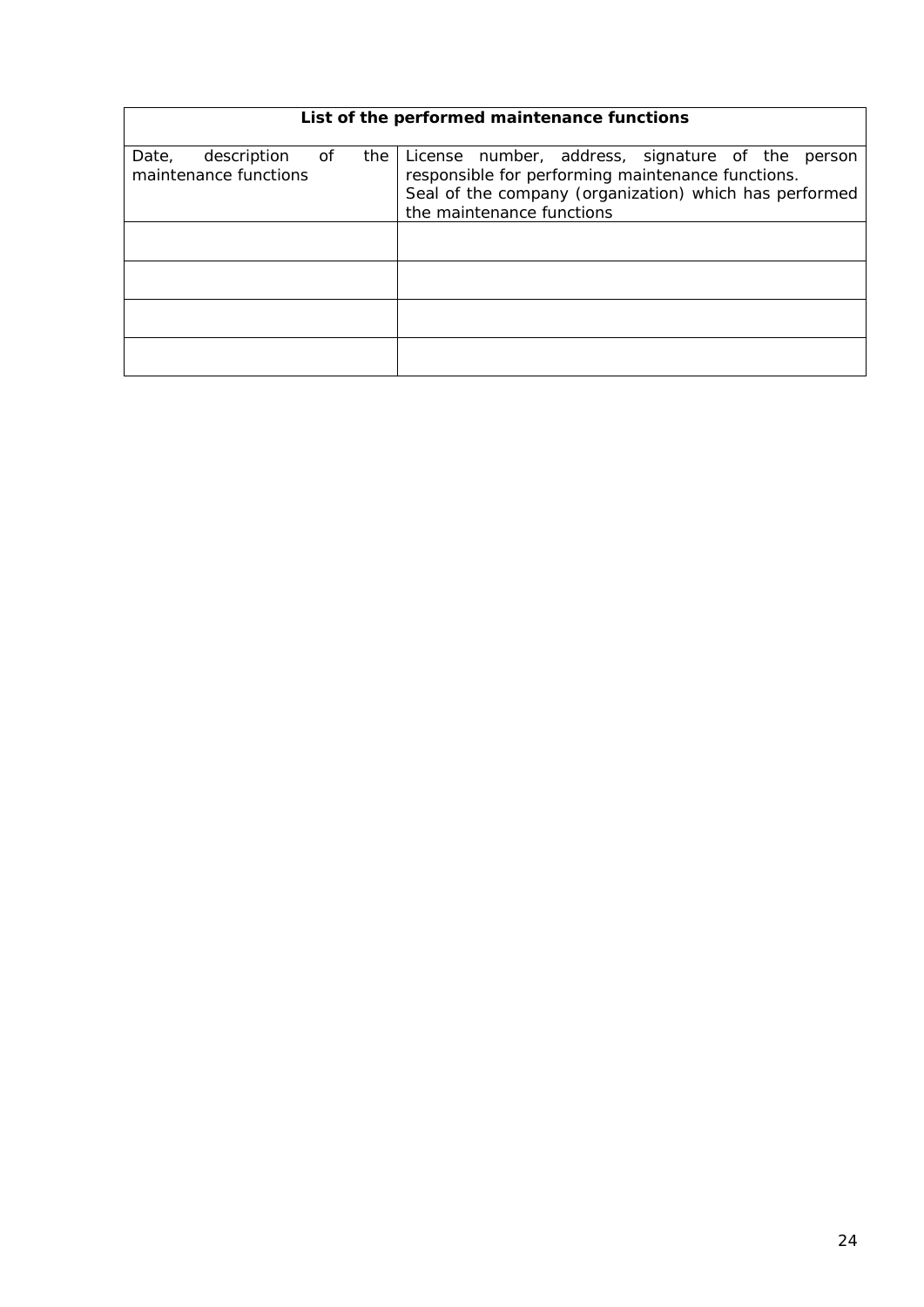# **Delivery and sale certificate**

<span id="page-24-0"></span>

| The electrode boiler meets the requirements of the Technical Specifications (TS) No. 3468-001-17289826-02 |  |
|-----------------------------------------------------------------------------------------------------------|--|
| Date of issue                                                                                             |  |
| Seal of the Quality Department                                                                            |  |
| Sold                                                                                                      |  |
| Date of sale                                                                                              |  |
| Place of the seal                                                                                         |  |